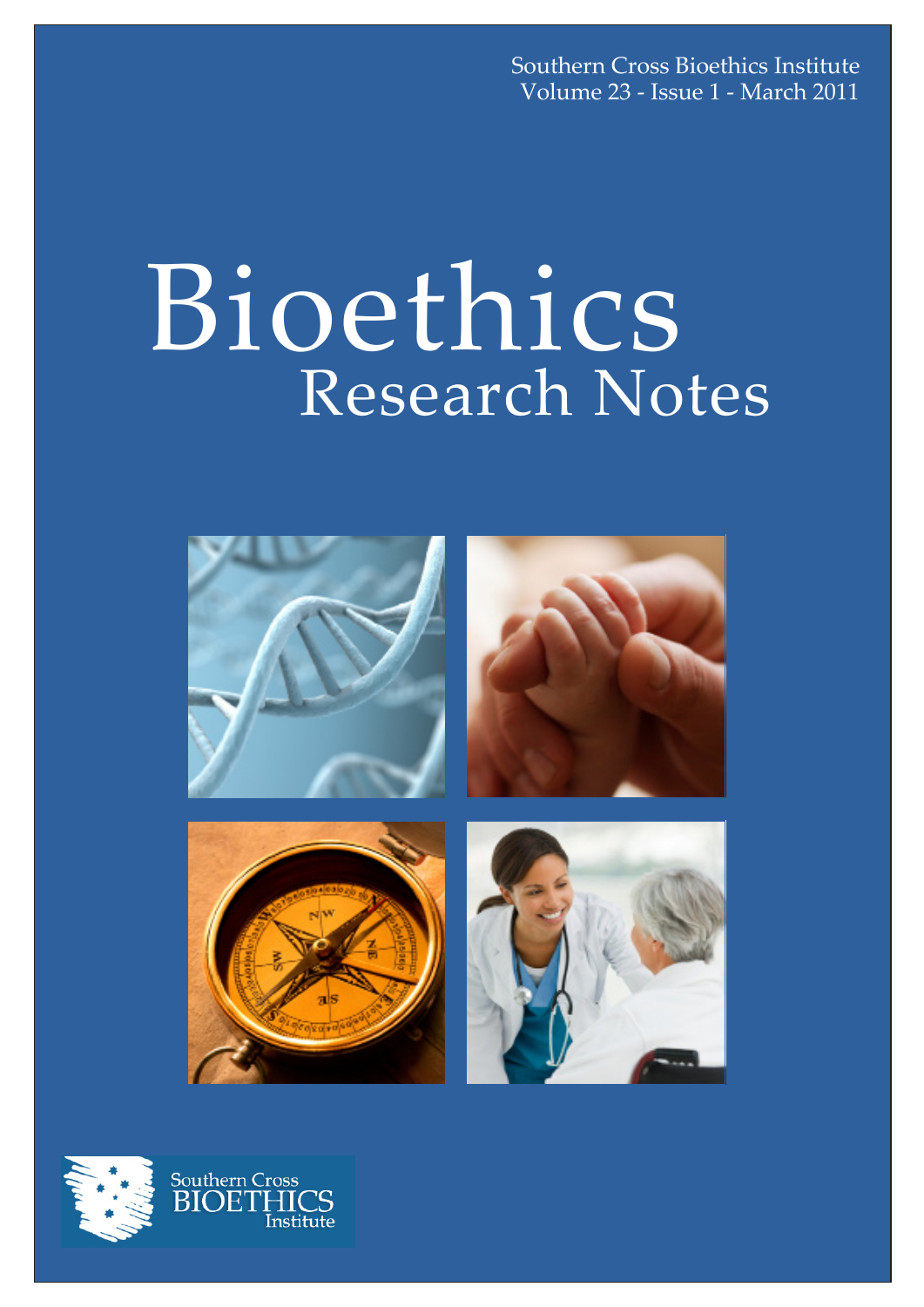# **Contents**

# Feature Article

# **1 Children's Human Rights to Natural Biological Origins and Family Structure**

#### **by Prof Margaret Somerville**

 Samuel Gale Professor of Law, Professor in the Faculty of Medicine, and Founding Director of the Centre for Medicine, Ethics and Law at McGill University, Montreal

# **Opinion**

#### **11 Locked-in Happiness**

#### **by Zac Alstin**

 Research Officer at Southern Cross Bioethics Institute, Adelaide, South Australia

**13 Stem Cells and Utility:** *Shifting the Balance* **by Dr Greg Pike** Director at Southern Cross Bioethics Institute,

Adelaide, South Australia

# Report

# **15 The Medically Supervised Injecting Centre - An Evidence Based Approach to Drug Policy?**

### **by Matthew Tieu**

 Research Officer at Southern Cross Bioethics Institute, Adelaide, South Australia



*Southern Cross Bioethics Institute Volume 23 — Issue 1 March 2011*

# Editor

**Matthew Tieu, B.Sc. (Hons), B.A. (Hons),**  is a Research Officer at Southern Cross Bioethics Institute, Adelaide, South Australia.

#### Southern Cross Bioethics Institute

is an autonomous academic institute established in 1987 by Southern Cross Care SA Inc., an independent provider of care and accommodation to thousands of South Australia's older people.

Southern Cross Bioethics Institute is a community resource that engages in bioethics research, teaching and professional consultation. We also provide accessible information and advice on ethical issues for those involved in health care, education, public policy and the wider community. We prepare submissions to institutions and government to encourage informed debate.

Southern Cross Bioethics Institute is founded upon: respect for universal and intrinsic human values including the inviolable and inalienable right to life of every member of the human family; a commitment to work for the due recognition of those agreed values; an openness to reasonable and fruitful debate; a commitment to outline the ethical principles by which biomedical research, health care and technology can be pursued in harmony with fundamental human values.

# Subscription

**Print Only:** Within Australia A\$42.50 pa: Elsewhere US\$44.00 or STG£27.50 0pa. **PDF Only:** Within Australia A\$30.50 pa; Elsewhere US\$22.00 or STG£14.00 pa

#### Disclaimer

Views expressed are not necessarily those of the publishers. Material may be quoted in full or in part, with acknowledgement. All other rights reserved.

#### Contribute

Opinion pieces, research reports, book reviews and student essays to 2500 words, as well as letters to 1400 words, are welcome and will be considered for publication. Please forward submissions to address on back page.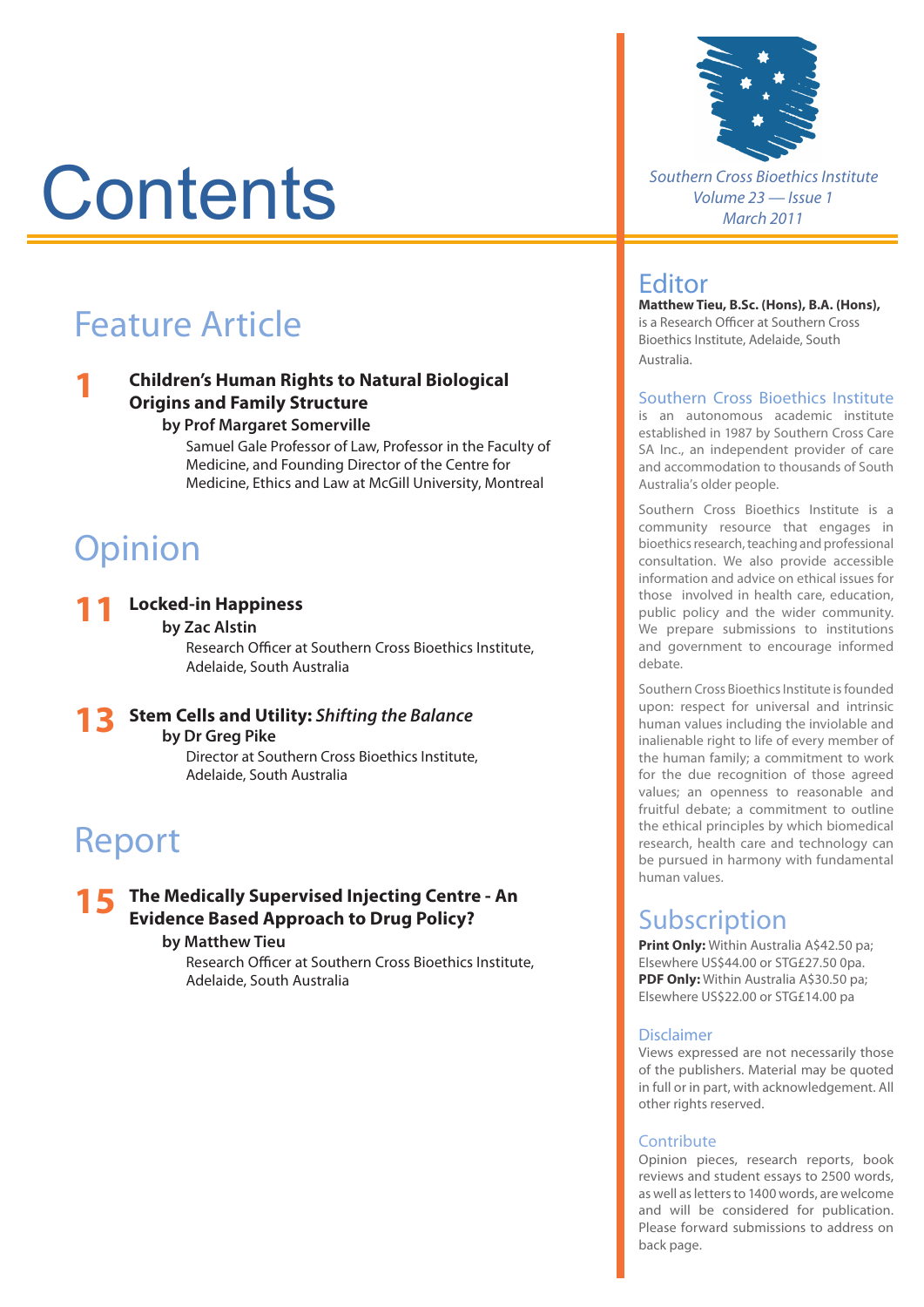# **Feature Article Children's Human Rights to Natural Biological Origins and Family Structure**

#### Margaret Somerville

*This paper by Margaret Somerville1 was originally presented at the Symposium on the Jurisprudence of the Family at Bratislava Law School in May 28-29, 2010 and published in the International Journal of Jurisprudence of the Family.* 

### **Abstract**

Over the millennia of human history, the idea that children—at least those born into a marriage—had rights with respect to their biological parents was taken for granted and reflected in law and public policy. But with same-sex marriage, which gives same-sex spouses the right to found a family, that is no longer the case.

Likewise, children's rights with respect to their biological origins were not an issue when there was no technoscience that could be used to manipulate or change those origins: a baby could only be conceived in vivo through sexual reproduction. But with assisted human reproductive technologies (ARTs) and genetic technologies, that, too, is no longer the case.

So, in light of these new realities, what are our obligations, as societies, to children with respect to their biological origins and biological families? What protections do children need and deserve?

I propose that the most fundamental human right of all is a child's right to be born from natural human biological origins and that children also have human rights with respect to knowing who their biological parents and families are, and that these rights must be recognized. Children also have a right to be reared within their biological families and to have a mother and a father, unless an exception can be justified as being in the 'best interests' of a particular child.

The connection among adoption, the use of new reproductive technologies, and same-sex marriage is that they all unlink child-parent biological bonds. Each context raises one or more of three important issues: children's right to know the identities of their biological parents; children's right to both a mother and a father, preferably their own biological parents; and children's right to come into being with genetic origins that have not been tampered with; that is, 'designing' our children should be prohibited.

Such 'designing' would result in losses with implications far beyond those persons directly affected and far beyond the present time. It would undermine the rights to equality and freedom of future generations. Because the liberty and equality of all citizens is at the heart of democratic societal institutions and of the values that democratic societies promote, to create people who are neither free nor equal undermines those institutions and values. In short, not to prohibit 'designer children' would undermine the very foundations of our Western democratic societies.

## **Introduction**

Some old and new phenomena—adoption is old, assisted reproductive and genetic technologies and same-sex marriage are new—have recently thrown the issue of children's rights with respect to their biological origins, biological families, and family structure into the public policy spotlight and public square debate.

Adoption has long given rise to concerns as to children's rights with respect to their biological families. Early in the twentieth century, societally condoned sperm donation presented a similar challenge. In the last thirty years, assisted

*<sup>1</sup> AM, FRSC, A.u.A. (pharm.) (Adel.), LL.B. (hons.) (Syd.), D.C.L. (McGill). Samuel Gale Professor of Law, Professor in the Faculty of Medicine and the Founding Director of the Centre for Medicine, Ethics and Law at McGill University. The author is indebted to Professor Scott FitzGibbon of Boston College Law School for many insightful suggestions for improvement of this text and for careful editing. I also thank my McGill University colleague, Professor Michael Meaney, Ph.D., for reviewing the discussion of epigenetics in the section on children's right to be reared within their own biological families. As a biologist and a leader in the area of environmental epigenetics, his review focused on the biological sciences basis of those passages, and did not extend to an endorsement of any social or legal conclusions drawn on that basis.*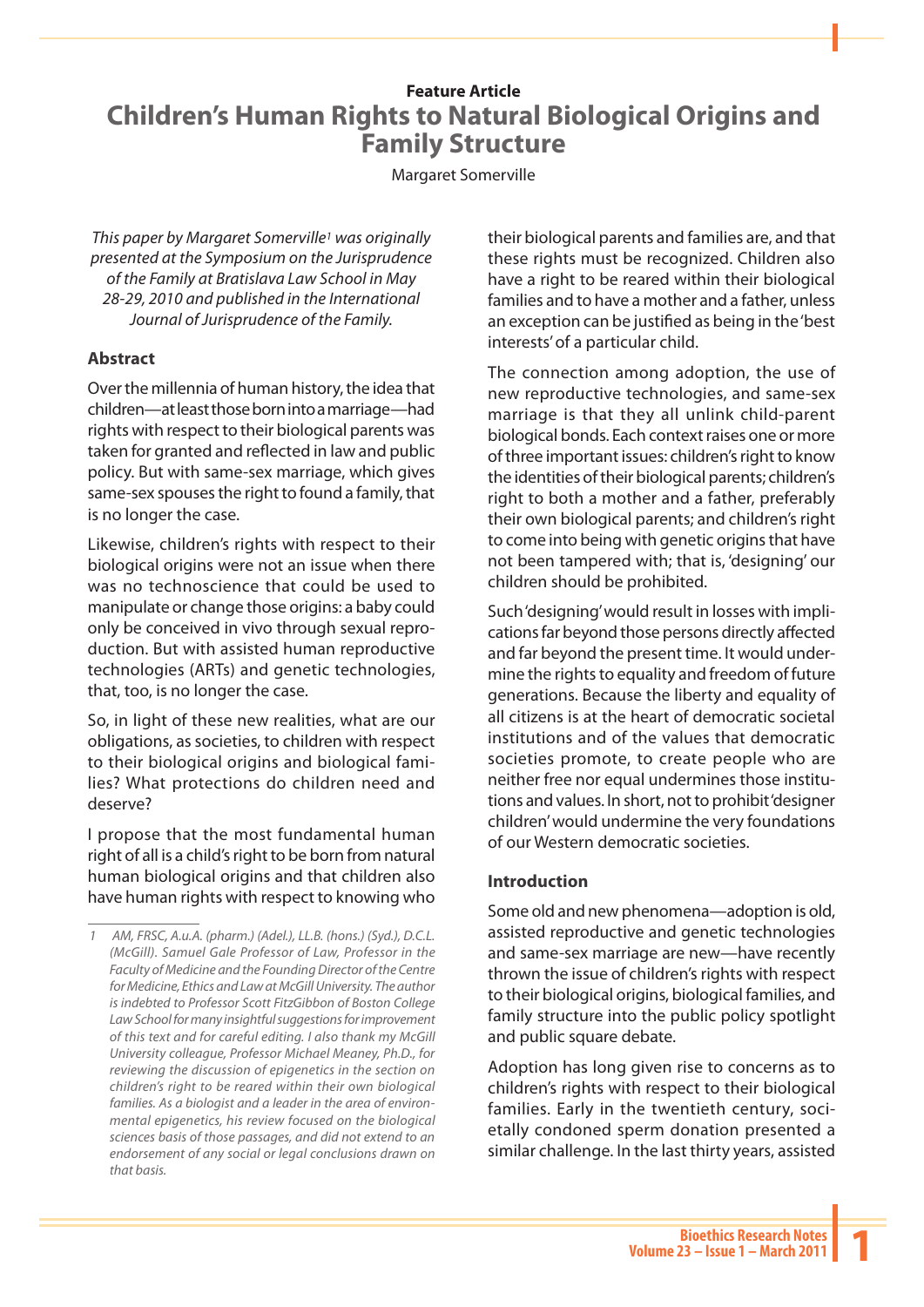reproductive technologies (ARTs) and genetic technologies have brought, and will continue to bring, unprecedented challenges. And, most recently, same-sex marriage has done so.

The connection among these contexts is that they all unlink child-parent biological bonds.2 Each context raises one or more of three important issues: children's right to come into being with genetic origins that have not been tampered with; children's right to know the identities of their biological parents; and children's right to both a mother and a father, preferably their own biological parents.

Over the millennia of human history, the idea that children—at least those born into a marriage—had rights with respect to their biological parents was taken for granted and reflected in law and public policy. And children's rights with respect to their biological origins were not an issue when there was no technoscience that could be used to manipulate or change those origins: a baby could only be conceived in vivo through sexual reproduction. But with ARTs that is no longer the case.

What, ethically, do we owe children whose lives result from the use of ARTs? So far, we have largely failed to address this question. Our ethical focus on ARTs has been almost entirely on adults' right to access these technologies so as to found a family. But as the first cohort of children born as a result of their use reaches adulthood and connect with one another through the Internet, they are changing our focus. We are now asking, what are their rights with respect to their biological origins and biological families? And what are our obligations as a society to these children? What protections do they need and deserve?

In this article, I propose that the most fundamental human right of all is a child's right to be born from natural biological origins, that children have human rights with respect to their biological parents and families, and that these rights must be recognized. The articulation of human rights is an ongoing process. Children must move from being the 'voiceless citizens' to becoming the new kids on the human rights block, and nowhere is that more important than with respect to rights regarding their biological origins and biological families.

# **I. Children's Right to Be Born from Natural Biological Origins**

In the more than twenty-five years since Louise Brown, the first 'test-tube baby', ushered in the brave new world opened up by ARTs, advances in the technologies have made more and more previously impossible interventions possible. Those 'advances' make it necessary to formulate new rights for children in relation to their biological origins that would have been unimaginable until very recently.

A child's right to be conceived with a natural biological heritage is the most fundamental human right and should be recognized in law.3 Children have a right to be conceived from untampered-with biological origins, a right to be conceived from a natural sperm from one identified, living, adult man and a natural ovum from one identified, living, adult woman. Society should not be complicit in—that is, should not approve or fund—any procedure for the creation of a child, unless the procedure is consistent with the child's right to a natural biological heritage.

The addition of the words *man* and *woman* in defining the right to a natural biological heritage, rather than simply referring to sperm and ovum, as would be more common, is not superfluous. It is theoretically possible to create an embryo with the genetic heritage of two women or two men, including by making a sperm or ovum from one of the adult's stem cells and using a natural gamete from the other person, or perhaps by using two ova or maybe by making an 'ovum' from an enucleated egg fused with a sperm and fertilizing it with another sperm. The word *natural* excludes opposite-sex couples from using this technology to make an artificial sperm from an infertile man or artificial ovum from an infertile woman.

The requirement that the gametes come from adults preempts the use of gametes from aborted fetuses; it prevents children being born whose biological parent was never born. And the requirement that the donors be living excludes the use

*<sup>2</sup> Margaret Somerville, Children's Rights and Unlinking Child-Parent Biological Bonds with Adoption, Same-Sex Marriage and New Reproductive Technologies, 13 J. Fam. Stud. 179 (2007).*

*<sup>3</sup> Margaret Somerville, The Ethical Imagination: Journeys of the Human Spirit 95–156 (2006); Margaret Somerville, The Importance of a Basic Presumption of Respect for the Natural, 13 Sacred Web: A J. of Tradition and Modernity 113 (2004).*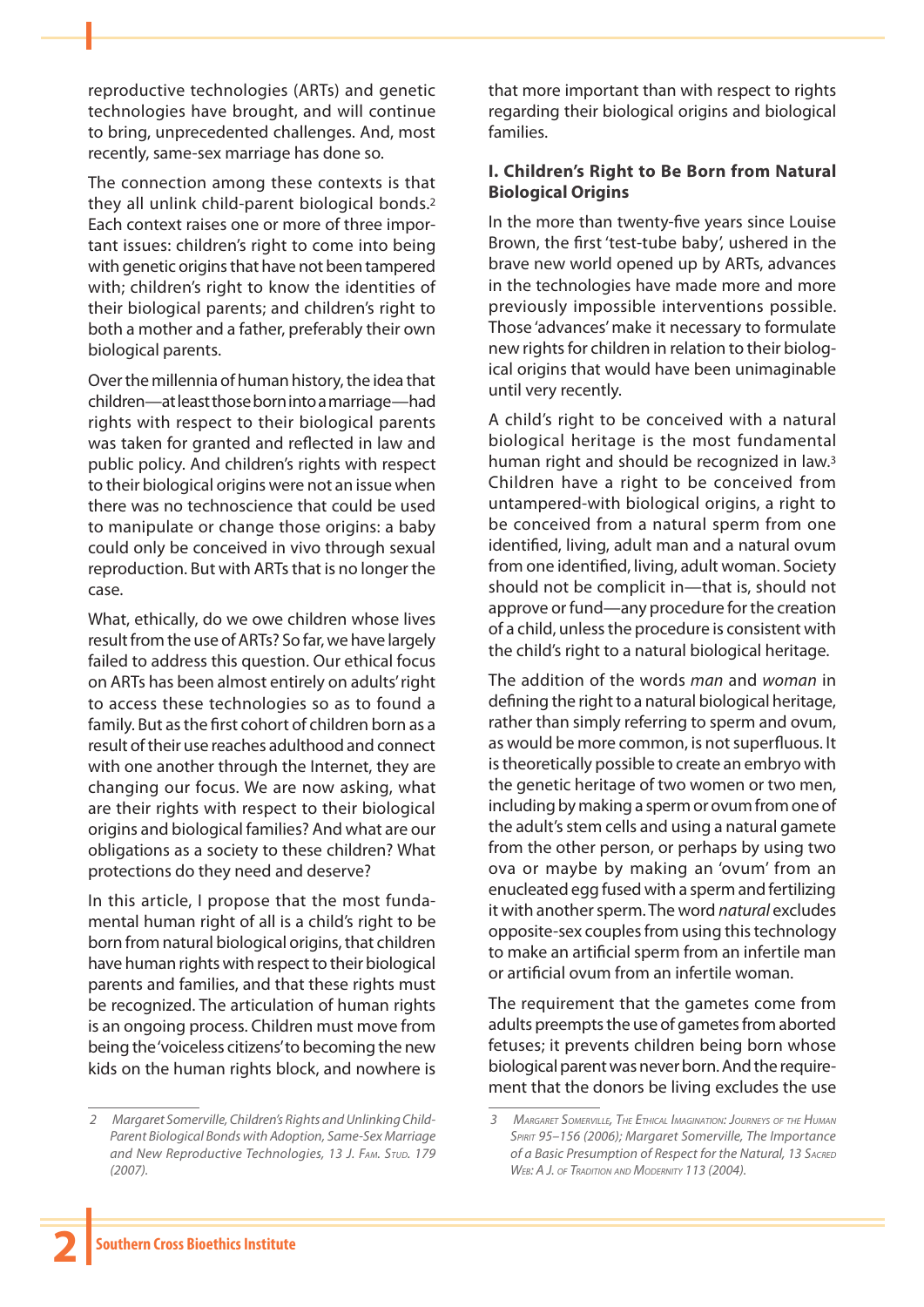of gametes for postmortem conception. The right to bear children should not include the right to deny children at least the chance, when being conceived, of meeting their biological parents. Conceiving children with gametes from a dead donor, as an Australian court authorized,4 denies them this opportunity. In that case, as is so often true, the judge considered only the rights and wishes of the adults involved.

### **II. 'Designer Children' and Societal Values and Institutions**

A topic linked to the previous one of a right to come from untampered-with human origins, is the ethical acceptability of the enhancement of one's children using genetic technologies. The central question raised is whether or not this offends human dignity, whether of the child as an individual or of humans in general. Some commentators argue it does and others that it does not. I will not explore, here, however, the extensive literature on the ethics of designing our children by genetically altering them, whether for the better or the worse—when they are embryos. Rather, I want just to mention some important philosophically based objections to doing that, which have not been widely discussed.

Because creating 'designer children' involves genetic manipulation of human embryos, it destroys the essence of their humanness and, ultimately, the essence of the humanness of all of us.5 Genetic manipulation interferes with the intrinsic being of a person—with their very 'self'. As philosopher Søren Kierkegaard put it, designed persons are not free to fully become themselves, which is the essence of freedom.<sup>6</sup>

The power to fully become oneself requires that the person has non-contingent origins. People need to have a sense that they can go back and start again to remake or actualize their very selves, and, in order to have that, they must not be preprogrammed or designed by another. German philosopher Jürgen Habermas<sup>7</sup> agrees that designed persons no longer can own them-

*7 Jürgen Habermas, The Future of Human Nature, 53–66 (2003).* 

selves, as they must do in order to make their beings and their lives fully their own. Lacking self-ownership, people are not fully free. They are deprived of the liberty that comes from the fact that no one has interfered with the essence of their being. This lack of interference means their genetic makeup has come into existence through chance, and that it do so in that way is a necessary condition for such liberty. Moreover, because these children are not equal to the designer, they are deprived of equality.

This loss of liberty and equality affects the humanness of all of us because, first, we would all be complicit in such manipulation by not prohibiting it. And second, as Habermas explains, because tampering with some people's origins destroys a necessary condition for establishing a moral base for a secular society—that all people must be free from others' interference in their intrinsic being if they are to have the capacity to take part in the human interaction from which a shared morality arises.8

The injustice of one generation imposing its will over another generation (if the first generation designs its own children) would also result in other losses that have implications far beyond those people directly interfered with and the present time. The use of these technologies by one generation challenges the basic human rights of equality and freedom of future generations. And because the liberty and equality of all citizens is at the heart of democratic societal institutions and of the values which democratic societies promote, to create people who are neither free nor equal undermines those institutions and values. In short, not prohibiting 'designer children' undermines the very foundations of our Western democratic societies.

#### **III. Children's Rights and Donor Conception**

We must explore two lines of enquiry in relation to children's rights and donor conception: Is donor conception ethically acceptable? And, if so, under what conditions, in particular, do children have a right to know the identities of their gamete donors?

*<sup>4</sup> Richard Kerjab, Wife Gets Sperm of Dead Husband, The Australian, December 21, 2005, at 3.*

*<sup>5</sup> Margaret Somerville, supra, notes 2 and 3.*

*<sup>6</sup> Søren Kierkegaard, Either/Or, Part 2 (Howard V. Hong & Edna H. Hong, eds. & trans.) In 4 Kierkegaard's Writings (Howard V. Hong, ed., 1987), as cited in Habermas, infra, note 7, at 5–11.*

*<sup>8</sup> Id.*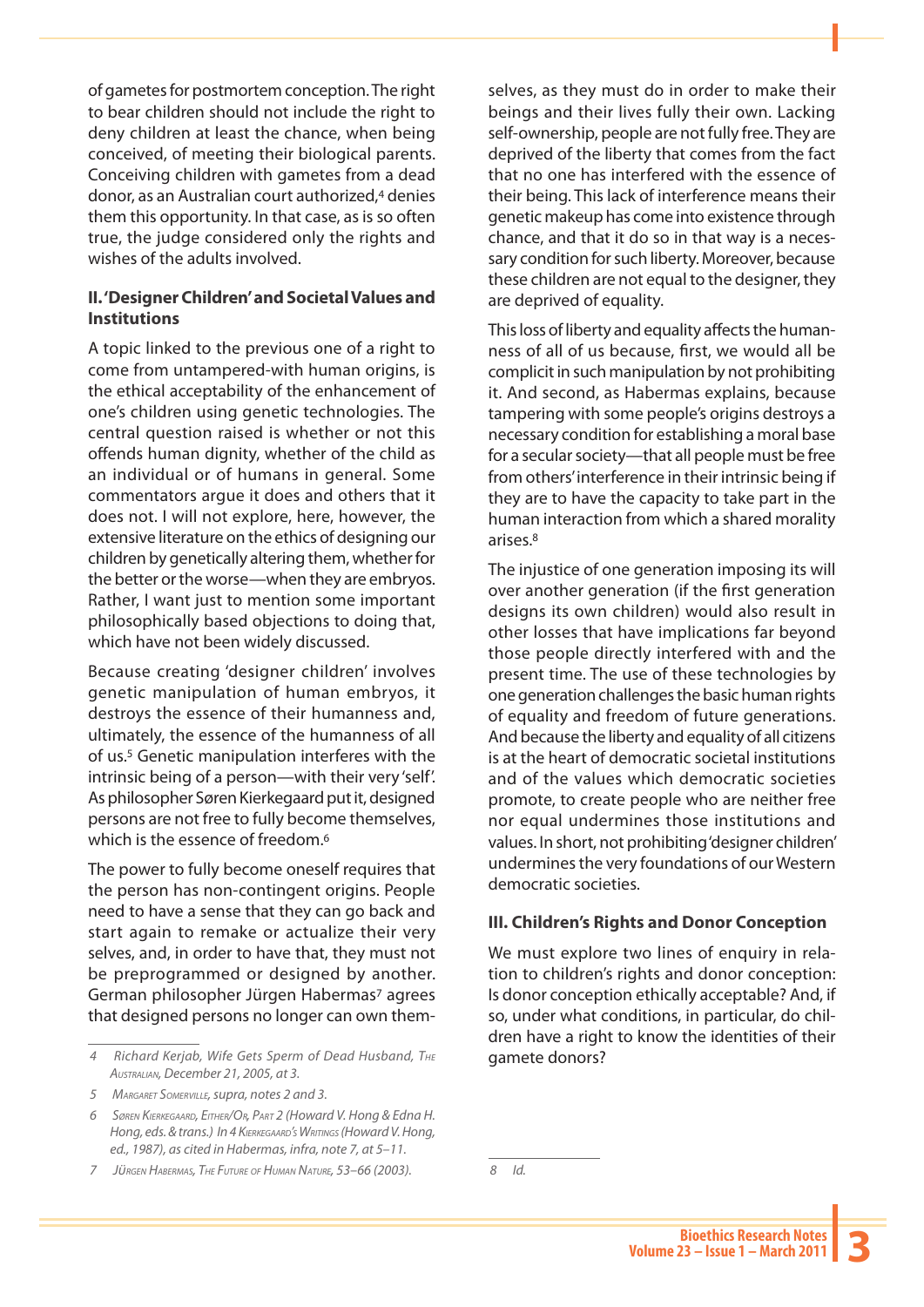#### **Is Donor Conception Ethically Acceptable?**

Many people have come to see gamete donation and donor conception as acceptable for opposite-sex couples who do not regard it as immoral. But, as I discuss below, some donorconceived people adamantly disagree. Whether it should be available to same-sex couples or single women is a much more contentious issue. It merits noting in this regard that some sperm banks report that more than half of the women who use their services are single.<sup>9</sup> It's also worth noting that the use of artificial insemination can be reduced by prohibiting the sale of sperm or preventing the donors from remaining anonymous. Many men would refuse to donate if they would not be compensated or if their paternity might become known.

The emphasis in the ethical and legal analysis of the use of ARTs, including donor conception, has been on the rights and wishes of the adults involved - for instance, the gamete donors or prospective "parents". Some donor-conceived people strongly object to this approach. They argue that the rights and well-being of children born through the use of these technologies must be central to decision-making, which could mean that some of these technologies should not be used at all. .

The impact of ARTs, including donor conception, on children born through their use, other than that on their physical health, has been largely ignored; it has been readily assumed that no major ethical or other problems arise in creating children from donated gametes, and that opposition to the creation of these children is almost entirely based on religious beliefs. Such assumptions have been dramatically challenged in the last few years as the people in the first cohort born through the use of these technologies reach adulthood, become activists, and call for change. They describe powerful feelings of loss of identity through not knowing one or both biological parents and their wider biological families, and

*9 Jessica Yadegaran, No Mr. Right? More Women Start Families via Artificial Insemination, Contra Costa Times, August 16, 2010, available at*

*http://www.parentcentral.ca/parent/babiespregnancy/ pregnancy/article/848516--no-mr-right-more-womenstart-families-via-artificial-insemination (accessed October 1, 2010).*

describe themselves as 'genetic orphans'.10 They ask, 'How could anyone think they had the right to do this to me?'

It merits keeping in mind in this discussion that we are speaking of a very large number of people who could believe they have been harmed in these ways. Although precise numbers do not exist, it's estimated that in the United States, alone, 30,000 to 60,000 children are born each year through sperm donation<sup>11</sup> and, in 2005, about 6,000 babies were born from ova donation.12 It is also not irrelevant to this discussion that in America the fertility industry brings in \$3.3 billion annually.13

A common strategy used to dismiss the arguments against donor conception is that there is no 'proof' that donor-conceived persons, either as children or later, as adults, are harmed in any important way. Studies carried out on young donor-conceived children, who declare themselves perfectly happy with their parents and families, are often put forward as evidence that no harm is caused. In contrast, donor-conceived adults' claims of identity confusion, loss of connection to half their genetic kin, psychological distress, and so on, tend to be dismissed as anecdotal and irrelevant, and they are challenged to prove empirically the harm done to them.

But that is to ask the impossible. Sociology is not hard science, and qualitative research can indeed be a valid way to proceed. In addition, it's very difficult to find a large random sample of donor-conceived people: most parents never tell their children about their origins. Moreover, this secrecy is itself likely to cause harm to many donor-conceived people, but it is impossible to study that either.

Studies on young donor-conceived children, which purport to show there is no harm, do not capture harms experienced only later. For

**4**

*<sup>10</sup> See Chad Skelton, Searching for Their Genes: Family Ties, Vancouver Sun, April 22, 2006.*

*<sup>11</sup> Elizabeth Marquardt, Norval D. Glenn & Karen Clark, My Daddy's Name is Donor 5, Institute for American Values (2010), available at http://www.familyscholars.org/assets/ Donor\_FINAL.pdf*

*<sup>12</sup> Id., at 17.*

*<sup>13</sup> Id., at.5.*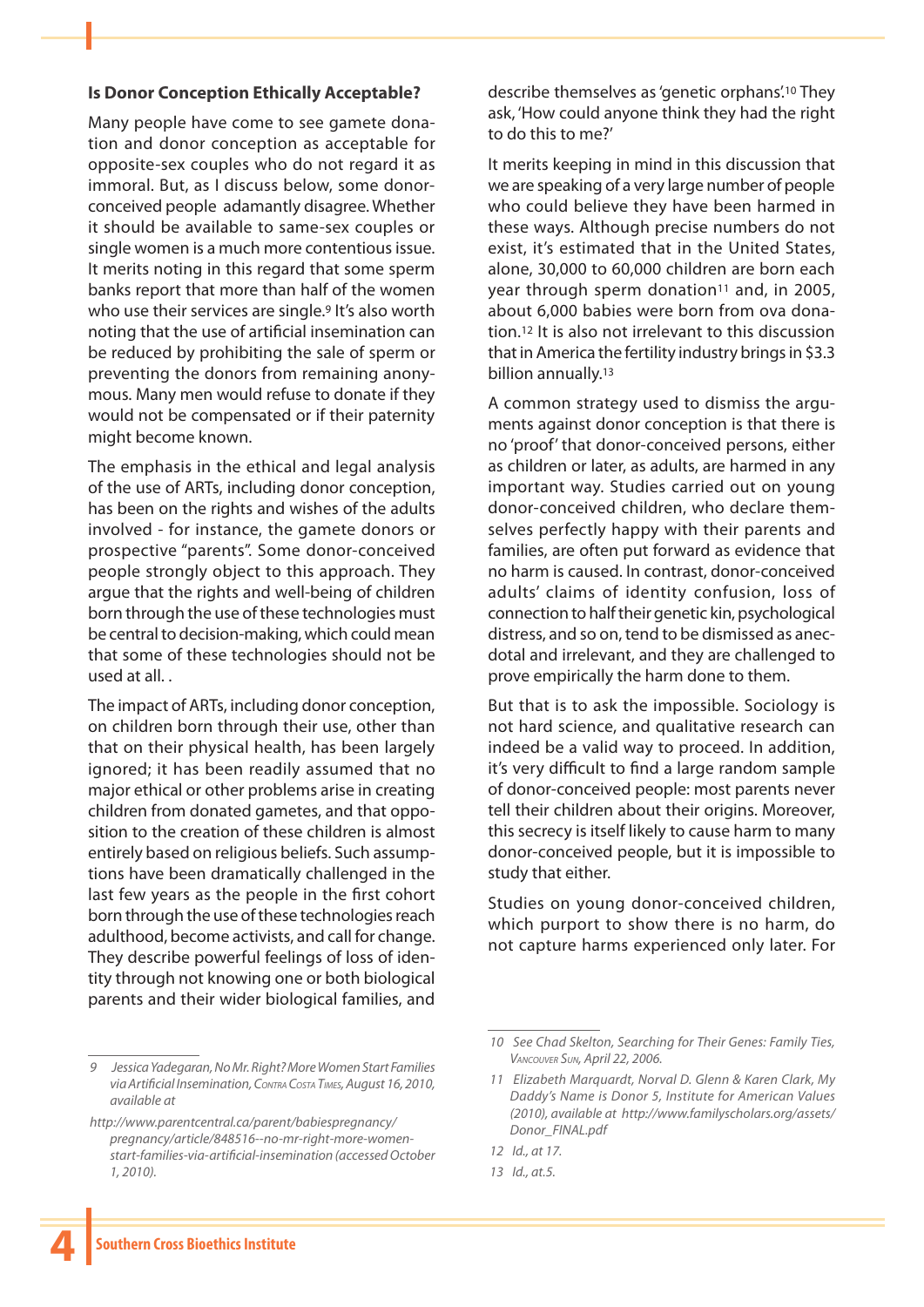instance, in early adulthood, when we are forming a mature self-identity, knowing our origins and biological family helps us to find that identity.14

The ethical doctrine of anticipated consent is relevant in deciding what we owe ethically to children brought into being through ARTs, including donor conception. Anticipated consent requires that when a person seriously affected by a decision cannot give consent, we must ask whether we can reasonably anticipate they would consent if able to do so. If not, it's unethical to proceed. So, ethically, we must listen to what donor-conceived adults are saying about gamete donation to decide whether we can anticipate consent to it.

They—like adopted children—tell us of their profound sense of loss of genetic identity and connection. They wonder: Do I have siblings or cousins? Who are they? What are they like? Are they 'like me'? What could I learn about myself from them? These questions raise the issue of how our blood relatives help each of us to establish our human identity.15 Humans identify closely with their close genetic families, and it seems that we also identify with traits in our family members that we like (we try to develop the same traits in ourselves), and that we dislike (we vow not to be like that—the positive power of negative identification).16 In short, from what many donorconceived adults tell us we cannot anticipate consent to anonymous gamete donation—or, indeed, to gamete donation itself.

Two stories concerning the donation of gametes that raise additional questions have appeared recently in the media. One related that a 'virtual' sperm and egg bank is being established that will only accept offers to donate from 'beautiful' people. Internet polling will determine who is sufficiently beautiful. The goal—informed by the principle that 'everyone deserves a beautiful

child'—is to enable 'ugly' people to have beautiful children.17 If we tack on surrogate motherhood to this 'service', a person could order a custom-made child and collect it nine months later.

The other story reported that New Zealand will possibly allow 'double donation'; that is, would-be parents would be able to use both donated ova and sperm to create embryos (a practice that is not legally prohibited, although still fairly uncommon, in Canada). As Diane Allen of the Infertility Network argues, this 'cannot be construed as any form of infertility "treatment", but, rather, the deliberate manufacture of babies to meet consumer demand'.<sup>18</sup>

Donor conception may be a completely avoidable human tragedy in the making, one for which we might be holding a truth and reconciliation commission at some future date, when offspring ask, as some are already doing, 'How could you have done this to us? How could you have allowed this to happen?'

Is donor conception the twenty-first century version of the wrongs we now recognize we did to some children in the twentieth century? Are we repeating in a new context and in new ways the terrible errors and grave injustices that occurred with Australia's 'stolen generation' of aboriginal children, the United Kingdom's 'home children' sent to Canada and other British Commonwealth countries, and the 'scoop' of native children from reserves into Canadian residential schools and white adoptive homes, all of which deliberately separated children from their biological families?

In all these instances, our intentions were, just as our intentions are at present in regards to donor conception, to 'do good'. In donor conception, however, we primarily intend to 'do good' to the adults who want a child, rather than to the child; whereas in the instances of the other historical wrongs I have mentioned, the perpetrators sometimes acted out of the belief —although a grossly mistaken belief—that their policies were good for the children. As an old human-rights axiom

*<sup>14</sup> See David J. Vellaman, Family History, 34 Phil. Papers 357 (2005).*

*<sup>15</sup> See generally T. Freeman, V. Jadva, W. Kramer & S. Golombok, Gamete Donation: Parents' Experiences of Searching for their Child's Donor Siblings and Donor, 1 Human Reproduction 1 (2009), especially at pages 7–9, where it is reported that children were usually positively affected by meeting siblings and that close bonding often resulted. Available at http://www. oxfordjournals.org/eshre/press-release/freepdf/den469.pdf (accessed September 10, 2010).*

*<sup>16</sup> David J. Vellaman, supra, note 14; ElizabethMarquardt et al., supra, note 11.*

*<sup>17</sup> Dating Site Creates Online Sperm and Egg Bank, Newsweek, available at http://www.newsweek.com/blogs/ techtonic-shifts/2010/06/21/dating-site-creates-onlinesperm-and-egg-bank.html (accessed September 30, 2010). The dating site is BeautifulPeople.com*

*<sup>18</sup> Personal email communication from Diane Allen, Infertility Network, to Margaret Somerville, June 28, 2010.*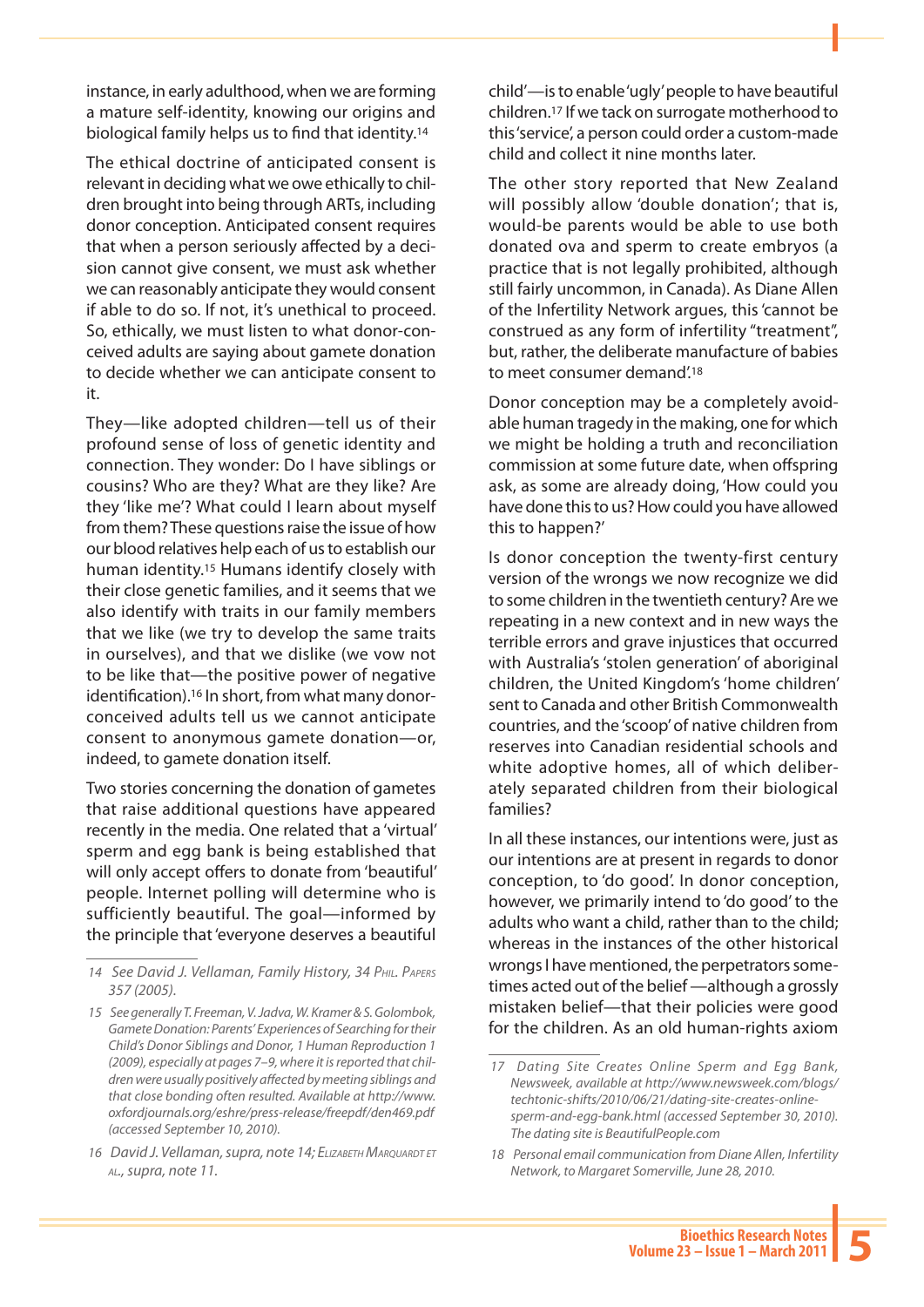warns, an unalloyed intention to 'do good' has its dangers: 'Nowhere are human rights more threatened than when we act purporting to do only good'. Our desire to do good can blind us to the risks and harms that are involved. Is that true of gamete donation?

An argument that is used to support donor conception is that the child would not exist otherwise and, therefore, should not complain. One young donor-conceived woman, confronted with this argument, responded, 'If I were the result of rape, I would still be glad to be alive, but that doesn't mean I or anyone else should approve of rape'.

### **Children's Right to Know the Identities of their Biological Parents**

If, however, the practice of donor conception continues, what are our obligations to people conceived in this way with respect to giving them access to information about their biological origins?

It is one matter for children not to know their genetic identities as a result of unintended circumstances. It is quite another matter to deliberately destroy children's links to their biological parents, and especially for society to be complicit in this destruction. It is now being widely recognized that adopted children have the right to know who their biological parents are whenever possible, and legislation establishing that right has become the norm. The same right is increasingly being accorded to children born through gamete donation. For instance, the United Kingdom has passed laws giving children conceived after April 1, 2005, this right at 18 years of age.19

Ethics, human rights, and international law20—as well as considerations such as the health and well-being of adopted and donor-conceived children—all require that children have access to information regarding their biological parents. And it is not just these children who have this right, but their descendants as well. Children deprived of knowledge of their genetic identities—and their descendants—are harmed physically and psychologically.

If donor conception continues, respect for children's rights in these regards requires that the law prohibit anonymous sperm and ova donation, establish a donor registry, and recognize children's rights to know the identities of their biological parents and, thereby, their own biological identities.

Adoption is our longest-standing experience of dealing with a situation where children have been intentionally disconnected from their biological parents and, often, did not know and could not find out who their biological parents and relatives were. In the past, adoption records were permanently sealed. We now recognize that as being harmful to the adopted person and potentially to the birth family, and unethical. Yet donor-conceived Canadians do not know who at least one of their biological parents is, because donors in Canada are allowed to remain anonymous, which is no longer the case in a growing list of countries (including Britain, Australia, and New Zealand, among many others<sup>21</sup>). That also is unethical and, if we continue with gamete donation, it must be changed.

Adoptive parents were once advised by 'professionals'—as the parents of donor-conceived children have been and still often are—not to tell their children of their origins; they were told that secrecy was best. This, too, should be changed, not least because people excluded from a secret that relates to them in some major way often sense that they are being excluded. Their not knowing what the secret is creates a situation of doubt, which can be very difficult for them to cope with psychologically. Moreover, such secrets

*<sup>19</sup> Human Fertilisation and Embryology Act, ch. 22, § 24 (2008), amending § 31 of the 1990 Act, by adding section 31ZA. The act provides that donor-conceived people conceived after April 1, 2005, when they reach 16 years old, are able to apply to the HFEA to receive the non-identifying information that their donor provided (all information given by the donor except for his or her name and last-known address). Donorconceived people conceived after April 1, 2005, when they reach 18 years old, are able to apply to find the information their donor provided, including identifying information. Note that it is only non-identifying donor information that can be provided at age 16. In order to get identifying information, donor-conceived people have to wait until they are 18.*

*<sup>20</sup>* **Convention on the Rights of the Child, GAOR 44/25, annex, 44 U.N. GAOR Supp. (No. 49) at 167, U.N. Doc. A/44/49 (1989), entered into force Sept. 2, 1990***, available at http://www1.umn.edu/humanrts/instree/k2crc. htm*

*<sup>21</sup> Marquardt et al., supra, note 11, at 77.*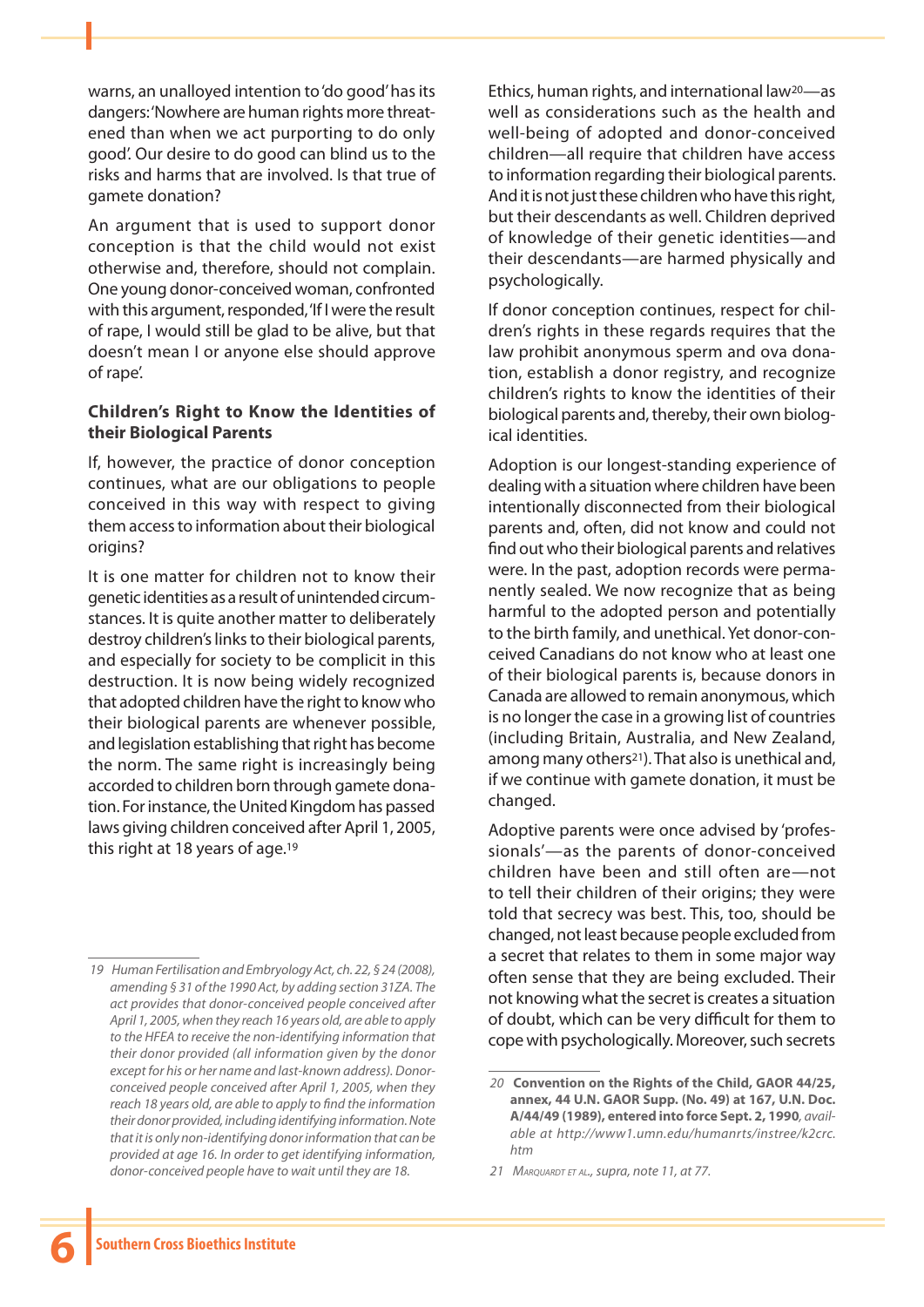can damage—sometimes even destroy—family relationships once they come to light, as most inevitably do, often in traumatic situations (for example, divorce or death).

Adoptive parents were also told that children were a blank slate, that they would be just fine and would not experience loss because of their adoptive family loving them, really 'wanting them', 'going through so much to get them', and so on. For many adopted children, even those who deeply love their adoptive parents, this has not proven to be true, as is also the case for some donor-conceived children. Now, prospective adoptive parents are counselled during the home-study process to expect and accept this sense of loss as normal.

Birth parents were told—as gamete donors are today—that it was in their own best interests to 'put it behind them and get on with their lives', that their relinquished children would be just fine, that they were doing a 'wonderful, selfless' thing in helping people become parents who couldn't otherwise do so. But this 'moving on' was not always possible for the birth parents, as is also true for some gamete donors.

## **The Ethical Way Forward**

I suggest that the first step in dealing, ethically, with the issues I have identified in this section, and with other related issues, is to place the future child, and the child's human rights and our obligations as a society to him or her, at the centre of the decision-making as to what should be required, allowed, or prohibited—that is, what we must, may, or must not do, respectively—in the use of assisted human reproduction technologies, including gamete donation.

The child cannot tell us what he or she would consent to, but other people conceived in these ways can. As I've explained already, we must listen to them in order to apply the ethical doctrine of 'anticipated consent'; that is, if we cannot reasonably assume that someone affected by our decision, who is not present, would consent if present, it is not ethical to proceed.

The 'precautionary principle', currently most commonly used in environmental ethics, might also help: we should exercise wise ethical restraint—prudence—until we are reasonably certain that it is safe and ethical to act. And that

safety goes beyond assessing only physical harm to the future child. It also includes taking into account existential harm to him or her, and risk and harm to our societal values and ethics.

What impact, especially on important values on which we found our shared societal ethics, would wanting only beautiful children have on our concept of unconditional parental love? Hitherto, we have believed we love our children simply because they are our children. Does the selection and purchase of gametes to conceive a child make the child into an object or thing, rather than a person? How will the child feel knowing that a genetic parent sold what is (as one donorconceived woman put it) 'the essence of my life for \$25 to a total stranger, and then walked away without a second look back? What kind of a man sells himself and his child so cheaply and so easily?' Is there something gravely ethically wrong with the commercialization of the miracle of the passing on of human life? Canadians decided there was, and that leads to yet another recent donor-conception news story.

In 2005, the Canadian Parliament enacted the Assisted Human Reproduction Act that made it a criminal offence to buy or sell gametes or embryos.22 Assisted Human Reproduction Canada—the agency that was established to oversee the implementation of this statute—has just been challenged with allegations it is failing to fulfill its obligations by not seeking prosecution of those who take part in the continuing sale of sperm and ova in Canada.<sup>23</sup>

## **IV. Children's Right to Be Reared within Their Own Biological Families**

The general norm or default position in Western societies has long been that parents have obligations to care for their biological children, at least those born into a marriage. In more recent times those obligations have extended to all their biological children. That means that children have correlative rights with respect to their biological parents and family structure. As adoption law impliedly recognizes, a child has a right to be in

*<sup>22</sup> Assisted Human Reproduction Act, ch. 2, § 7 (2004).*

*<sup>23</sup>* Tom Blackwell, *Third Board Member Quits Fertility Industry Watchdog,* National Post*, May 31, 2010, available at http://www.nationalpost.com/news/ story. html?id=3094251#ixzz117FaV0xL (accessed October 1, 2010).*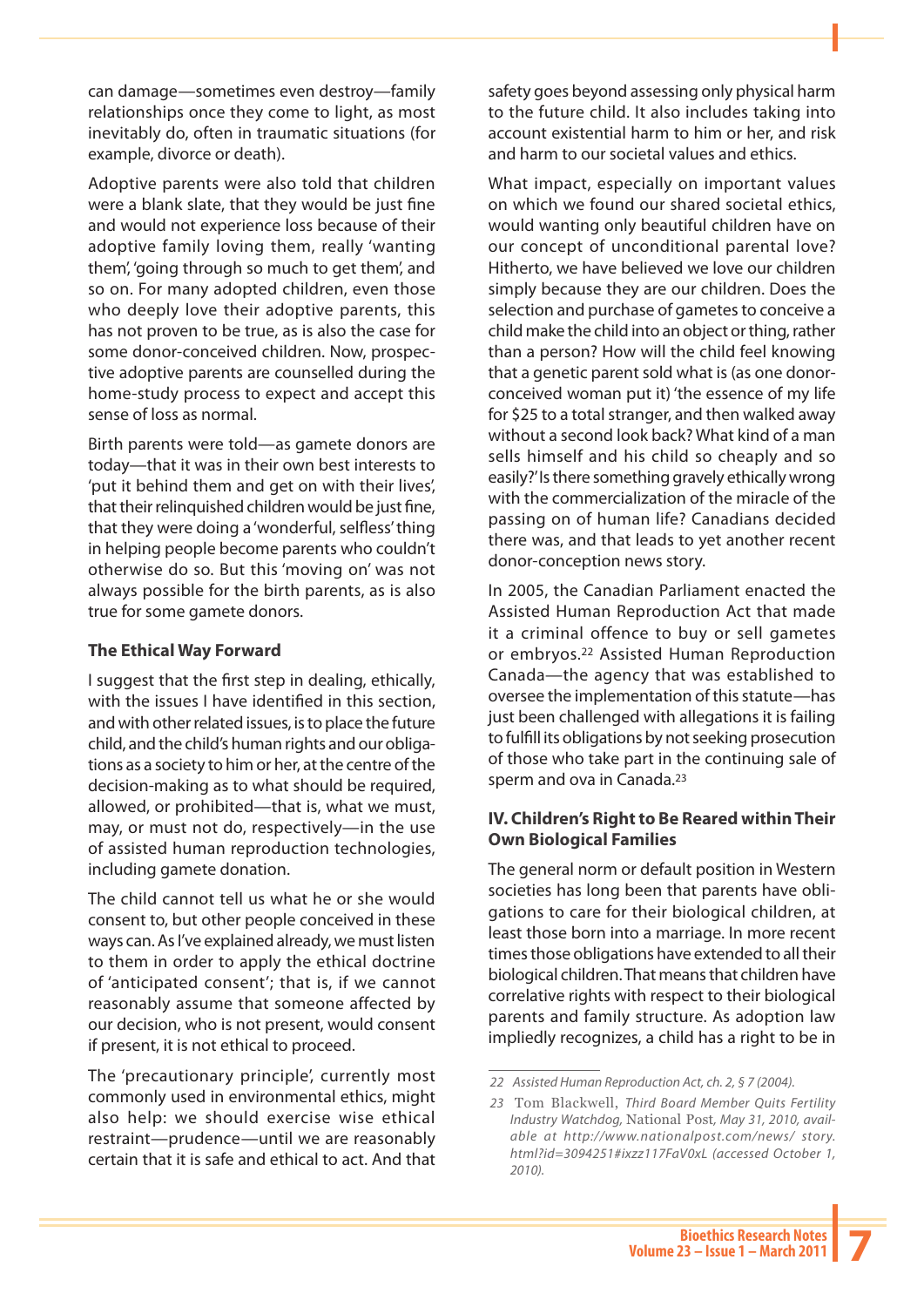contact with his or her biological parents within a family structure—that is, to be reared by their biological mother and father within their genetic family—unless an exception is unavoidable in the 'best interests' of a particular child. In short, adoption can be viewed as a default position where neither the biological mother nor father is capable of adequately parenting the child.

It might be objected that there is no magic in biological matching. It might also be supposed that genetically controlled development and environmentally determined development run on entirely different tracks, so that the suitability of a couple to parent a particular child can be determined with little reference (except perhaps in exceptional cases such as those presented by special-needs children) to the genetic structure of the child, and still less reference to some sort of matching between the genetic structure of the couple and that of the child. This conclusion might have been unchallenged orthodoxy until recently. However, scientific research is giving us possible clues to the contrary. This research indicates that when we mess around with Nature in the context of human reproduction, we may have no idea of all the implications of what we are doing. Let me briefly refer to just two examples.

Research is showing that smell can indicate whether an opposite-sex partner is more or less genetically compatible in relation to reproduction: women who are not pregnant find the smell of men who are 'immunologically dissimilar' from them—that is, men who are likely to have genomes different from their own—more attractive than the smell of men with similar genomes. Genetic difference between the parents increases the likelihood of more immunologically robust offspring.24 Such studies raise interesting questions about the desirability of having parents who have selected one another the old-fashioned way, rather than through the impersonal mechanisms of artificial insemination by donor or ovum donation. They also raise questions about the advisability of women who are taking oral contra-

*24 Suma Jacob, Martha K. McClintock, Bethanne Zelano &Carole Ober, Paternally Inherited HLA Alleles Are Associated with Women's Choice of Male Odor, 30 Nature Genetics 175 (2002); Karl Grammer, Bernhard Fink & Nick Neave, Human Pheromones and Sexual Attraction, 118 Eur. J. Obstetrics & Gynecology & Reproductive Biology 135 (2005).*

ceptives, which affect pheromones and the sense of smell, selecting partners for marriage or with whom to reproduce.

And a breakthrough in a new field of scientific research called 'epigenetics',25 which investigates the interaction of genes and environment, breaches the barrier between environment and genetics by revealing that some genes are imprinted—'activated'—by parenting practices26 and other environmental factors (and that epigenetic changes can be a passed on to future generations, including through the behaviour of the parents).

It may emerge, therefore, that the optimal parenting practices for a child depend in part on that child's genetic inheritance—the child's genome or DNA/RNA—and its amenability to activation by one or another set of parenting practices. Good parenting for one child might be mediocre parenting or worse for another depending on their genomes. A further insight that might emerge is that parenting practices themselves are in part a product of genetics and

*<sup>25 &#</sup>x27;Epigenetics refers to functionally relevant modifications to the genome that do not involve a change in nucleotide sequence. Such modifications include chemical marks that regulate the transcription of the genome. There is now evidence that environmental events can directly modify the epigenetic state of the genome. Thus studies with rodent models suggest that during both early development and in adult life, environmental signals can activate intracellular pathways that directly remodel the 'epigenome', leading to changes in gene expression and neural function. These studies define a biological basis for the interplay between environmental signals and the genome in the regulation of individual differences in behavior, cognition, and physiology'. Tie-Yuan Zhang & Michael J. Meaney, Epigenetics and the Environmental Regulation of the Genome and Its Function, 61 Ann. Rev. Psych. 439 (2010) , available at http://www.annualreviews.org/doi/abs/10.1146/ annurev. psych.60.110707.163625?url\_ver=Z39.88-2003&rfr\_dat=cr\_ pub% 3Dncbi.nlm. nih.gov&rfr\_ id=ori%3Arid%3Acrossref. org&journalCode=psych (accessed September 12, 2010).* 

*<sup>26</sup> Ian C. G.Weaver, Nadia Cervoni, Fances A. Champagne, Ana C.D'Alessio, Shakti Sharma, Jonathan R. Secki, SergiyDymov, Moshe Szyf, & Michael J. Meaney, Epigenetic Programming by Maternal Behavior. 7 Nature Neuroscience 847 (2004), available at http://www.nature.com/neuro/journal/v7/n8/ full/nn1276.html (accessed September 11, 2010). The extensive debate which has ensued from this well-known study is reviewed in Lizzie Buchen, Neuroscience: In their nurture, 467 Nature 146 (2010), available at http://www.nature.com/ news/ 2010/100908/full/467146a.html?s=news\_rss&utm\_ source=feedburner&utm\_medium=feed&utm\_campaign =Feed%3A+news%2Frss%2Fmost\_recent+(NatureNews+- +Most+recent+articles)#B3 (accessed September 11, 2010).*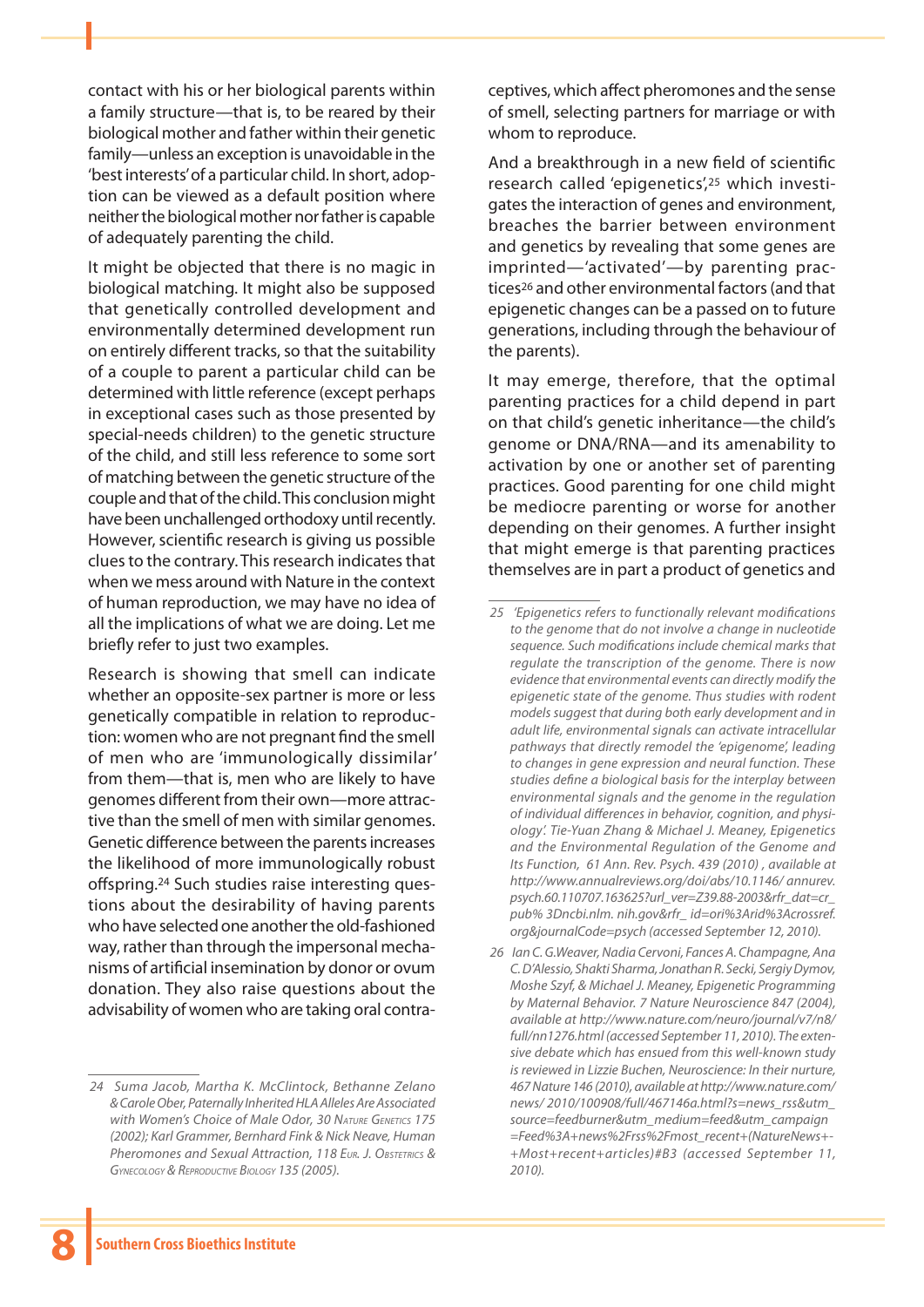epigenetics, and that biological parents may be more likely to be matched by nature in such a way as to lead their parenting behavior to be optimal for their own biological offspring. Confirmation of these possible outcomes must await further research.27 I hasten to add that in articulating these possibilities I am not endorsing 'genetic reductionism', the claim that we humans are nothing more than the functioning of our genes or 'gene machines'.

This new knowledge also gives rise to questions about criteria for adoption. It raises the question whether there should be a presumption, subject to an exception, where an exception would be in the 'best interests' of a particular child, that children should be adopted by couples comprised of a man and a woman.

### **V. Children's Right to Both a Mother and a Father**

And that enquiry brings us to the issue of same-sex marriage, which has been legalized in Canada28 and some other countries. Under both article 16 of the U.N.'s Universal Declaration of Human Rights 29 and domestic law, marriage is a compound right: the right to marry and to found a family.

Giving same-sex couples the right to found a family unlinks parenthood from biology. In doing so, it unavoidably takes away all children's right—not just those brought into same-sex marriages—to both a mother and a father and their right to know and be reared within their own biological family. It does so because marriage can no longer establish as the norm the natural, inherently procreative relationship between a man and a woman and the rights of children that flow from that norm: in particular, the right of children to both a mother and a father who are their own

biological parents, unless an exception is justified as in the 'best interests' of a particular child, as in adoption.

The primary rule becomes that a child's parents are who the law says they are, and they may or may not be the child's biological parents.30 That is, the exception to biological parenthood, which used to be allowed through adoption law, becomes the norm. In other words, same-sex marriage radically changes the primary basis of parenthood from natural or biological parenthood to legal (and social) parenthood as the Canadian Civil Marriage Act expressly legislates.31 That change has major impact on the societal norms, symbols, and values associated with parenthood.

The same issue of children's right to both a mother and a father is raised by society's involvement in intentionally creating single-parent households, for example, by funding single women's access to artificial insemination, which has been discussed above.

Same-sex marriage advocates argue that children don't need both a mother and a father, and 'genderless parenting' is just as good as, or even better than, opposite-sex parenting, because in the case of same-sex couples, all children are wanted children. Research is showing, however, that men and women parent differently32 and, as I've already explained, other research in epigenetics shows that certain genes in young mammals are activated by parental behaviour. Science may well show us that complementarity in parenting (having both a mother and a father)

*<sup>27</sup> I am indebted to Professor Scott FitzGibbon for suggesting the arguments related to epigenetics presented here.*

*<sup>28</sup> Civil Marriage Act, R.S.C. 2005, ch.33.*

*<sup>29</sup> Universal Declaration of Human Rights, GAOR 217A (III), U.N. Doc. A/810 (1948), adopted December 10, 1948, available in the University of Minnesota Human Rights Library: http:// www1.umn.edu/ humanrts/ instree/bludhr.htm (accessed September 11, 2010). Article 16(1) provides: 'Men and women of full age, without any limitation due to race, nationality or religion, have the right to marry and to found a family'.* 

*<sup>30</sup> See the very recent British Columbia White Paper on Family Act Reform, available at http://www.ag.gov.bc.ca/legislation/ pdf/Family-Law-White-Paper.pdf See also Todd Coyne, New BC family law could legalize having three parents, Vancouver Sun, July 19, 2010, available at http://www.vancouversun. com/life/ family+could+legalize+having+three+parents/3 297731/story.html*

*<sup>31</sup> Civil Marriage Act, supra, n. 38, Consequential Amendments §§ 5–15. For example, the amendment to the Income Tax Act states: 'The amendments to sections 56.1 and 60.1 of the Act replace the existing term 'natural parent' with the term 'legal parent' to ensure that support amounts paid under a court order or written agreement involving both opposite-sex and same-sex couples and their children will be recognized equally in federal law' (emphasis added).*

*<sup>32</sup> See, for example, Gordon et al., Oxytocin and the Development of Parenting in Humans, 68 Biological Psychiatry 377 (2010), in which the author identifies disparate parenting conduct, which is a function of oxytocins.*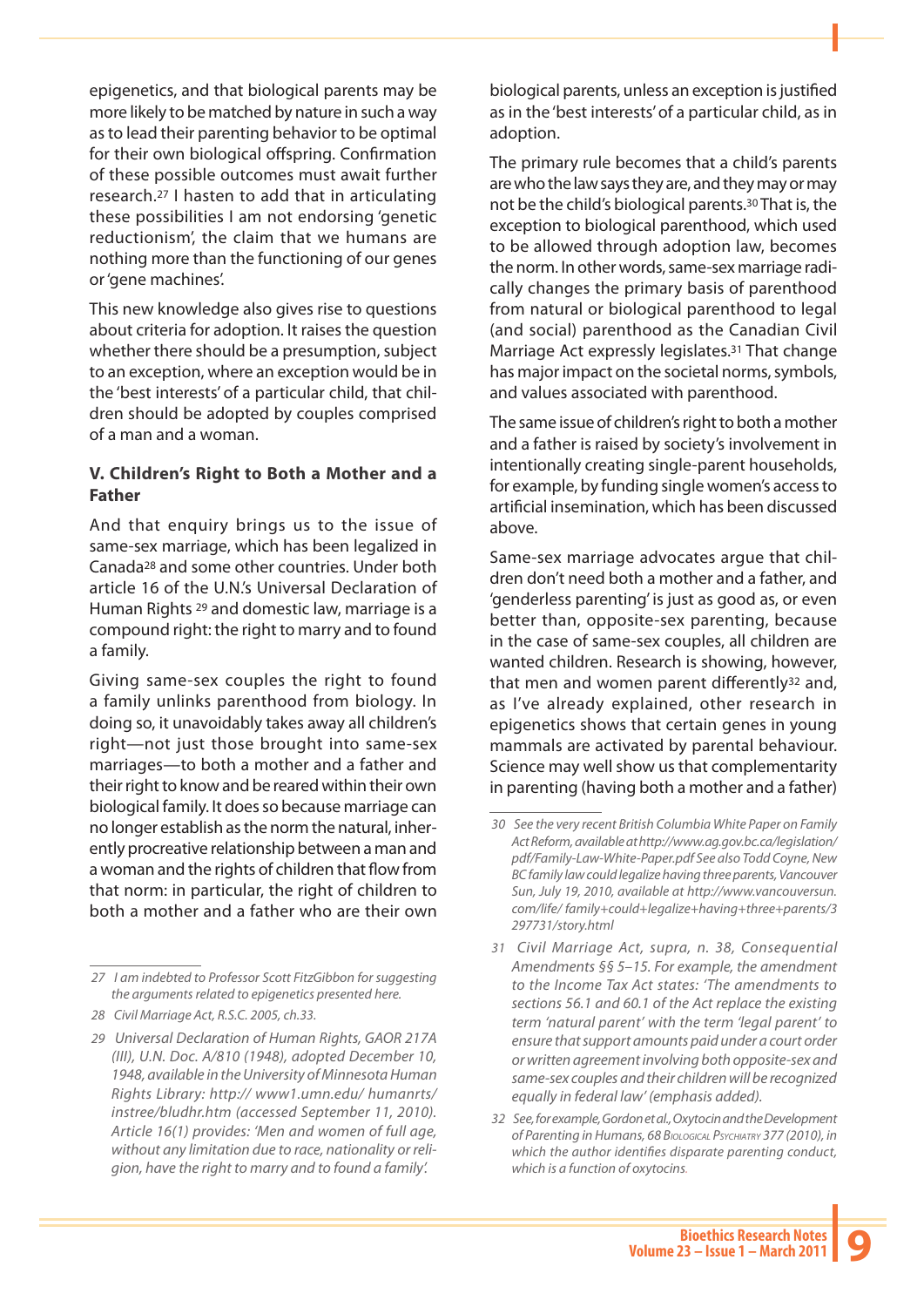does matter for children's well-being in ways we have not previously understood. In short, mothers and fathers parent differently and, therefore, it would seem, confer different benefits on the child.

Two further considerations also need to be taken into account. They both rest on one prominent school of child-development thought which emphasizes that children develop through a process of 'modelling'.33

The first consideration is that a boy needs an adult male parent on whom to model himself and a girl an adult female parent; a same-sex couple will, therefore, fall short with either the male or the female children. The second consideration looks to the relationship between the parents: children benefit when they can model their own relationships with the opposite sex, in later life, on the relationship conducted by their parents.34

One argument against same-sex marriage raised in the Canadian court cases was that same-sex couples could not found a family naturally and, therefore, marriage was not an appropriate way to publicly recognize their committed relationship. The Court of Appeal of Ontario<sup>35</sup> responded, however, that these couples could use reproductive technologies to found a family. The common thread between same-sex marriage and repro-

*35 Halpern v. Canada (Attorney General), 225 D.L.R. (4th) 529 (2003).*

ductive technologies is that both disconnect procreation from sexual intimacy between two humans: same-sex marriage involves sexual intimacy with no possibility of procreation; reproductive technologies involve procreation with no sexual intimacy.

The debate on legalizing same-sex marriage in Canada focused almost entirely on adults and their right not to be discriminated against on the basis of their sexual orientation. The conflicting claims, rights, and needs of children were barely mentioned. It's worth noting that legally recognizing civil unions, unlike the recognition of same-sex marriage, does not negate children's right to both a mother and a father, because it does not include the right to found a family. For that reason, I believe it represents the most ethical compromise between respect for the rights of homosexual people not to be discriminated against and the rights of children with respect to their biological families.

#### **VI. Conclusion**

All these rights of children are of the same basic ethical nature—obligations of non-malfeasance, that is, obligations to *first do no harm*. Consequently, as a society, we have obligations to ensure respect for these rights of children. It is one matter, ethically, not to interfere with people's rights of privacy and self-determination, especially in an area as intimate and personal as reproduction. It is quite another matter for society to become complicit in intentionally depriving children of their right to know and have contact with their biological parents and wider family, or their right to be born from natural biological origins. When society approves or funds procedures that breach these rights of children and, arguably, when it fails to protect such rights of children—for instance, by failing to enact protective legislation—society becomes complicit in the breaches of rights that ensue.

Those obligations extend also to future generations. We should clearly recognize that any genetic procedure that will turn out to be harmful to the future child or to a future generation, or contrary to their interests, is morally unacceptable and should be prohibited.

*<sup>33</sup> Gareth B. Matthews, Concept Formation and Moral Development. In Philosophical Perspectives on Developmental Psychology 175, at 185 (James Russell ed., 1987) ( 'A young child is able to latch onto the moral kind, bravery, or lying, by grasping central paradigms of that kind . … Moral development is … something much more complicated than simple concept displacement. It is: enlarging the stock of paradigms … developing better and better definitions of whatever it is that these paradigms exemplify; appreciating better the relation between straightforward instances of the kind and close relatives; and learning to adjudicate competing claims from different moral kinds …'. ). See also Lawrence J. Walker, Karl H. Hennig & Tobias Krettenauer, Parent and Peer Contexts for Children's Moral Reasoning Development, 71 Child Dev. 1033, 1047 (2000) (reporting that both parents and peers 'have a role to play'). See generally A. Bandura, Social Cognitive Theory: An Agentic Perspective, 52 Ann. Rev. Psychol. 1 (2001).* 

*<sup>34</sup> Scott FitzGibbon, Procreative Justice and the Recognition of Marriage. In Family Law in the 21st Century, pp.1006 (M. Obi & K. Niijima, eds., 2007), available at http://lawdigitalcommons.bc.edu/lsfp/208; Scott FitzGibbon, The Principles of Justice in Procreative Affiliations, in What's the Harm? Does Legalizing Same-Sex Marriage Really Harm Individuals, Families or Society? pp. 125–54 (Lynn Wardle, ed., 2008).*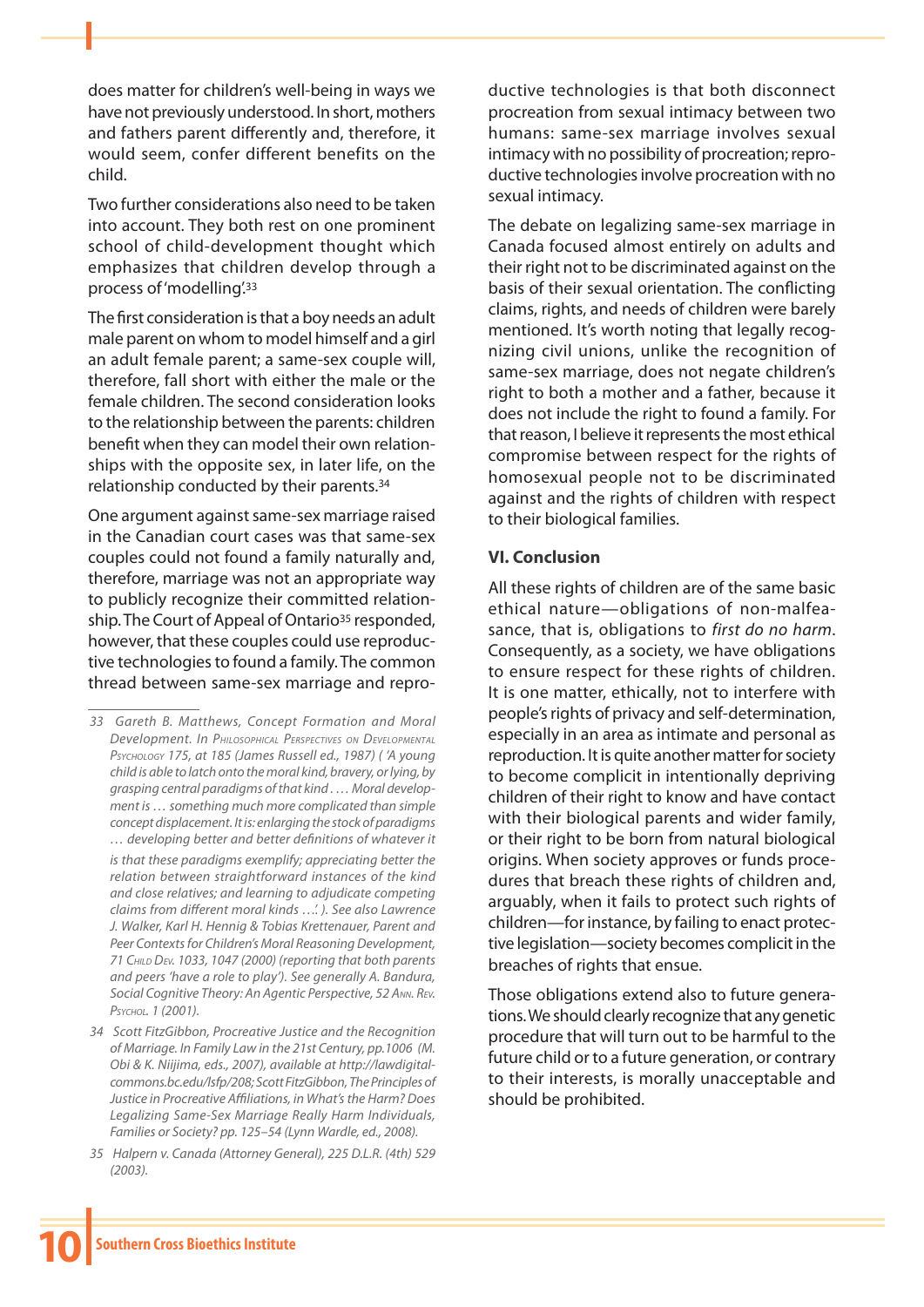Knowing who our close biological relatives are and relating to them is central to how we form our human identities, relate to others and the world, and find meaning in life.

Children—and their descendants—who don't know their genetic origins cannot sense themselves as embedded in a web of people, past, present, and future, through whom they can trace the thread of life's passage down the generations to them. As far as we know, humans are the only animals who experience genetic relationships as integral to their sense of themselves. We are learning now that eliminating that experience is harmful to children, biological parents, families, and society. We can only imagine how much more damage might be done to a child born not from the union of a man's natural sperm and a woman's natural ovum, but from 'gametes' constructed through biotechnology.

To summarize, at the very least, children's human rights with respect to their biological origins are:

- 1. for the child's origins to be natural and untampered-with;
- 2. for the child to know the identity of the progenitors of those origins; and
- 3. unless the contrary is unavoidable in the 'best interests' of a particular child, for the child to be in contact with those progenitors within a family structure—that is, to be reared by their biological mother and father within their genetic family.

# **Opinion Locked-in Happiness** Zac Alstin

A recent study by a Belgian doctor has revealed that a significant proportion of people suffering from Locked-in syndrome are happy.<sup>1</sup> These results are surprising, given that people with Locked-in syndrome suffer complete paralysis and are able to communicate either by blinking or through vertical eye movements. Yet of those who responded to the survey, only 28% considered themselves unhappy. The study has limitations due to the possibility that those who declined to take part in the study may be among the least happy. But it is startling to learn that any significant proportion of those living with Locked-in syndrome consider themselves happy.

Perhaps it should not surprise us. We all know that it is possible and even quite common for otherwise healthy people to suffer depression and despair. If a man in full possession of his own body can nevertheless endure abject misery, then

surely a man suffering from near-total physical paralysis can nonetheless enjoy normal happiness to some degree?

Disability advocates have long reported that the greatest challenges in their lives stem not from disability itself, but from the prejudice of others. This prejudice is most on display when we – as a community – unthinkingly reckon that the lives of the most severely disabled are 'obviously' not worth living. From our vantage point of relative health, we consider ourselves compassionate for extending to the severely disabled the 'option' of euthanasia. Likewise, the majority of the population will wince in apparent sympathy at the thought of a severely disabled child, and condone selective abortion as the 'merciful' end to a tragic existence.

How would we rather live: depressed but healthy, or happy but disabled? Obviously, in an ideal world we would all be happy and healthy. But the reality is that many people find themselves depressed, or disabled, or both. We can even

*<sup>1</sup> http://bmjopen.bmj.com/content/early/2011/02/16/bmjopen-2010-000039.full*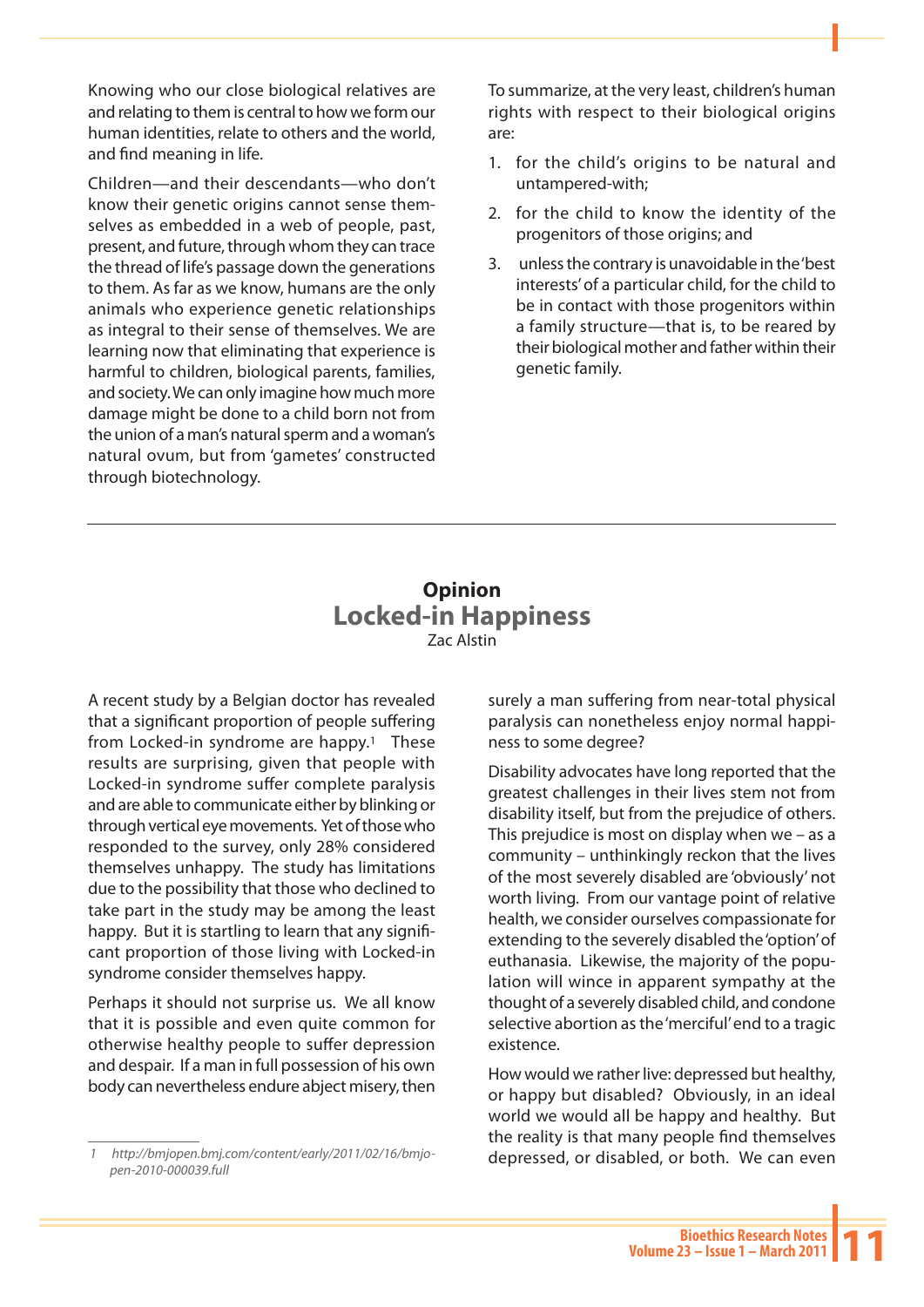consider depression a form of disability in its own right, since it has at last gained the attention it deserves as a serious illness.

So the real question is: can we be happy despite severe disability? The answer to this question has been proved in the affirmative. Can you imagine yourself being happy in a locked-in state? Of course not. The thought of being unable to move all but one's own eyelids is painful and frightening. Yet now we know that after a year, many people in such a state consider themselves happy. So although we are right to fear the deprivation of health, our fears should not be unlimited. We may be reassured by the resilience of human happiness in the face of such adversities.

The sad reality is that most of us will not stop to think about the possibility of genuine happiness in the face of disability in ourselves or in others. What is foremost in the minds of parents when 91-93% of unborn children receiving a positive test result for Down syndrome in the UK are aborted?2 It is hard to imagine that future happiness is calmly and coolly considered, or that human adaptability is invoked to bolster confidence. Rather, I suspect that most people finding themselves in such circumstances would be afflicted with an unlimited range of fears about the future. As a 2006 study showed, the majority of women faced with information of an increased risk of Down syndrome suffered "strong reactions of anxiety and worries about the future" to such an extent that their coping mechanisms included trying "to live as if they were not pregnant any longer."3 If my wife and I ever find ourselves in similar circumstances, I can only hope that someone nearby has the strength and confidence to say 'you will recover', that disability is not, of course, the end of the world nor even the end of human happiness.

If asked: would you rather be paralysed or depressed? I think most people would choose depression. This is in part due to our difficulty in imagining real depression, as well as our failure to understand the real significance of this choice. I would not choose paralysis because I can imagine being unable to move my arms, and the very thought of it is depressing. Yet the thought of choosing depression instead is immediately uplifting: at least I will retain the use of my body, and that is a cheerful thought. We understand that true paralysis is sadly permanent, yet the emotional realm remains as mysterious and fluid as the sea. The optimist in us reckons that the body will not regain movement, but depression may lighten and lift. We are like children choosing between a hypothetical death-penalty or life imprisonment. Death is final, but life in prison means opportunity for escape or appeal, or early release.

When we consider these hypothetical dilemmas, we do not give much weight to the emotional state of depression. We don't take the dilemma seriously, because we have our own understanding of what makes us happy. We are attached to various standards and expectations of what constitutes a good life. That is why, even knowing that it is possible to live a happy life with locked-in syndrome, some people will still consider it an unworthy existence. That is also why some people will choose to abort their disabled children, not through fear of future struggle, but through simple rejection of it. I know I will adjust; I know I will be happy in time. But, I don't want to be happy under these conditions.

#### As the Locked-in syndrome study argued:

"The 'happy' subgroup of LIS survivors may indeed be those capable of high flexibility and plasticity who have fully succeeded in recalibrating, reprioritising and reorienting their needs and values, whereas the low raters cope poorly because they cannot shed the needs and values from their previous life."

The solution, therefore, is not simply to reassure people that everything will be alright, because happiness is so adaptable. Rather, everything will be alright because there are more important things than physical health, things that can be nurtured, imparted, and enjoyed despite the most severe disabilities. The most important of these abides in the respect with which we hold the very existence of others regardless of their condition. Disability is foremost a challenge to our values, not our happiness.

*<sup>2</sup> Mansfield, C. et al. Termination rates after prenatal diagnosis of Down syndrome, spina bifida, anencephaly, and Turner and Klinefelter syndromes: a systematic literature review. Prenatal Diagnosis. 19:9. September 1999. Pp808-812*

*<sup>3</sup> Georgsson Öhman, S. et al. Pregnant Women's Responses to Information About an Increased Risk of Carrying a Baby with Down Syndrome. Birth. 33:1. March 2006. Pp 64-73*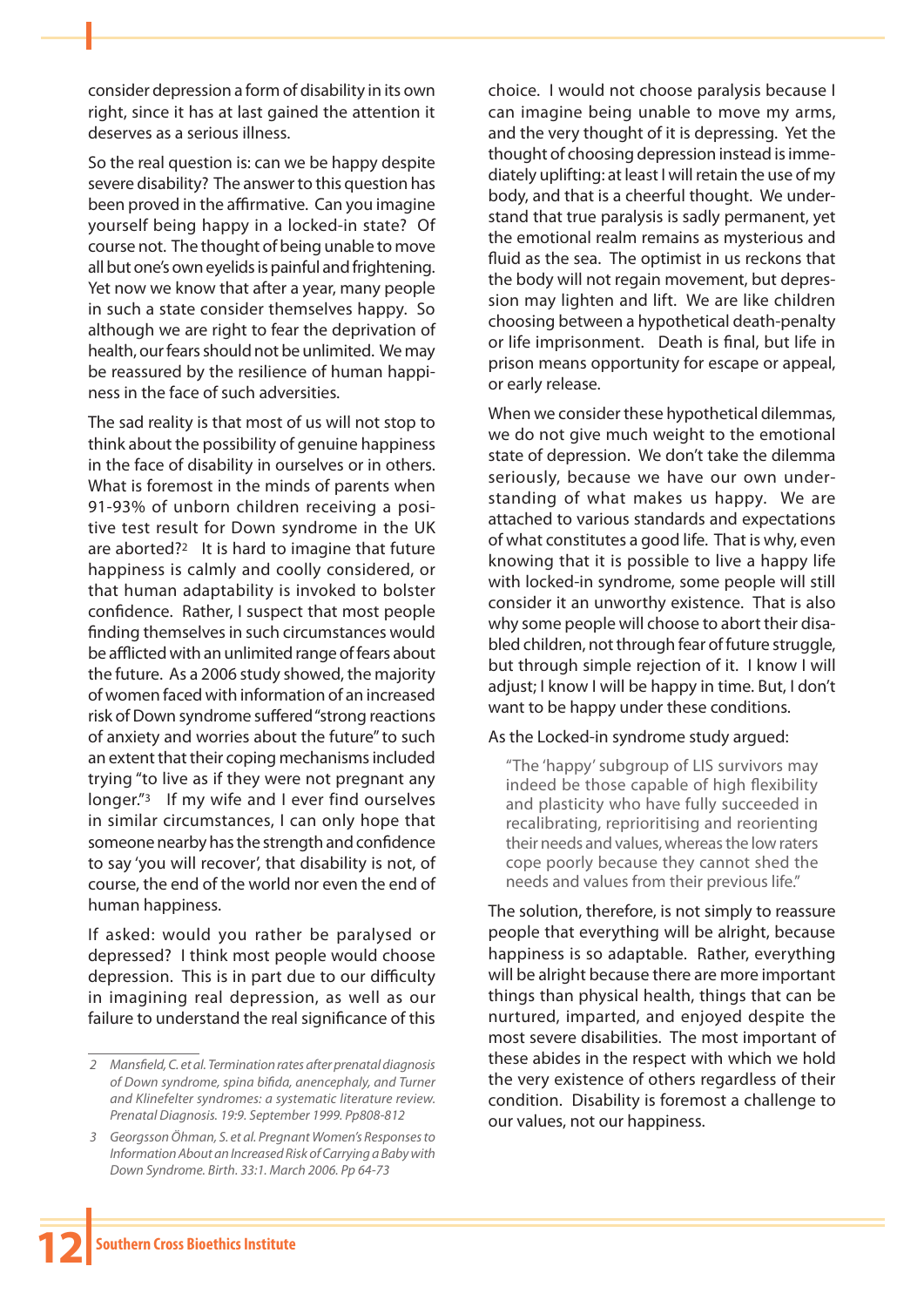# **Opinion Stem Cells and Utility: Shifting the Balance** Dr Gregory K Pike

It is hard to find a scientific field as misunderstood as stem cell research. Perhaps climate change or some branches of genetics – but that's another story. Stem cell research is not only scientifically complex in its own right, but more importantly it interfaces with matters of profound importance to human life, matters that in themselves involve considerable misunderstandings – or at least lack of understanding. The volatile mix swirling around stem cell research includes hope of cures for diseases that cause great suffering, the significance of embryonic human life, cloning and human uniqueness, the intimate mixing of human and animal genetic material, novelties of all sorts in human reproduction, and ultimately the possibility of human enhancement.

Misunderstanding about stem cells happens at many levels. The most basic seems to be confusion about the different sorts of stem cells, their origins and capacities. The differences are critical to ethical deliberations. And at times the media has not been particularly helpful. But another and perhaps more worrisome misunderstanding comes from the fading public scrutiny that follows passage of legislation. Once the laws have passed it seems we think we can all relax in the knowledge that everything is in safe legal and regulatory hands. But it ain't necessarily so. The real possibilities permitted by the laws sometimes only really begin to emerge with the passage of time. Apathy sets in and as the years go by incremental changes by way of case law and various minor amendments that fly under the radar of public scrutiny change the landscape.

Sometimes the public can then be surprised if they chance upon information about what actually happens. They had developed one view and yet reality turns out to be another.

Take for example another issue of moral significance. There is a mismatch between abortion practice and public perception and opinion. It is not uncommon to find people shocked to hear that about 96 percent of abortions in South Australia involve healthy babies and healthy mothers. They had thought that abortion was mainly about rape, incest, foetal abnormality and saving mothers' lives. That was what they thought they had assented to. They can also express shock at the numbers of late term abortions of fully formed healthy foetuses. Their opinion about the morality of abortion is revealing. While there is strong support for abortion on the grounds of foetal disability, when it comes to a healthy foetus and no abnormal risk to the mother, only 15% think abortion is morally justified.<sup>1</sup> Yet the majority of abortions are of this type.

But what about stem cell research? The public perception that stem cell research is morally justified seems to be founded upon the promise of imminent cures for terrible diseases at the cost of small numbers of embryos, each just a clump of cells, smaller than a full stop. And in any case many of them die naturally after conception, or will do so in an IVF progamme. I recall attending a public parliamentary hearing in 2000 at which it was argued that not only were cures for Parkinson's, Alzheimer's, spinal cord injury, and diabetes now just a few years away, and artificial organs were on the near horizon, but moreover that just a few dozen embryos were really all that was needed to provide stem cell lines sufficient to supply researchers worldwide for the foreseeable future. This was from leaders in the field and yet on both counts it now sounds completely discordant with respect to what has transpired since.

The point is, there is a mismatch between public perception and reality. This is not a merely academic question for several reasons. First, because trust is fragile. The community, thinking highly of the medical/scientific enterprise, trusts scientists to be open and honest with them as advances are sought. If trust is broken or damaged, there may be consequences. A key player, the UK's Lord Winston, recognised as much.

The potential benefits of embryonic stem cell research have probably been oversold to the public, fertility expert Lord Winston says. He fears a backlash if science fails to deliver on some of the "hype" around the cells - as he believes may happen. He says the notion that a host of cures for serious, degenerative disorders are just around the corner is fanciful.<sup>2</sup>

Second, some of what is actually happening is contrary to the public will. Of course, it wouldn't be the first time that has happened. But in this case, for example, the simple fact that the majority of licenses granted for the use of human embryos in Australia have nothing to do with stem cells, suggests a result contrary to what the public agreed to. It could even be construed that we were misled. The majority of licenses

*<sup>1</sup> JI Fleming and S Ewing, Give Women Choice: Australia Speaks on Abortion, Southern Cross Bioethics Institute, April 2005.*

*<sup>2</sup> J Amos***,** *Winston warns of stem cell 'hype', BBC News, see http://news.bbc.co.uk/1/hi/sci/tech/4213566.stm*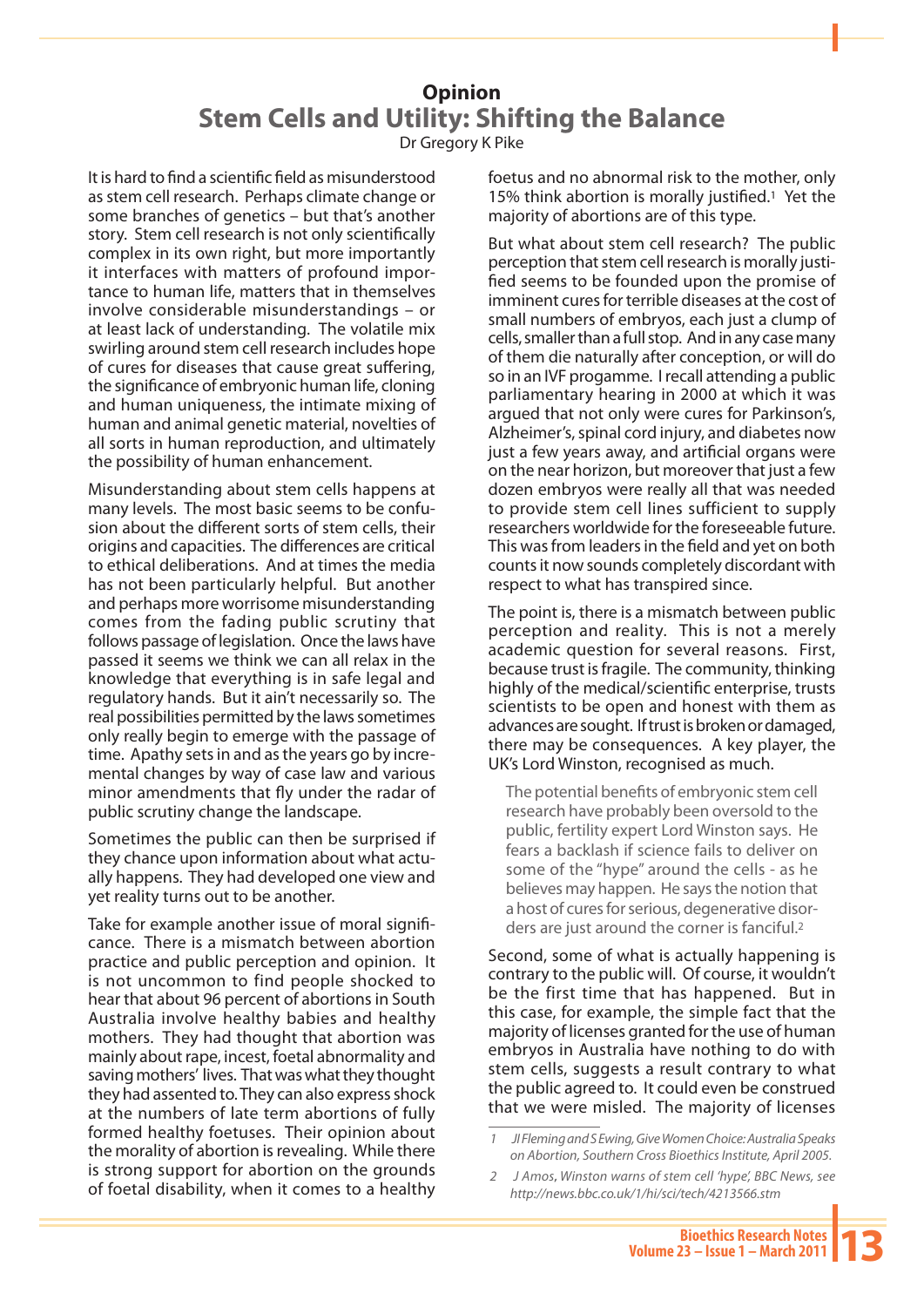are for training IVF practitioners, developing new embryo culture media for IVF, and refining preimplantation genetic diagnostic tests to weed out genetically defective embryos.

A new review process is now underway3. The review committee will look at what has happened in the science so far, how the regulatory structure is working, what licenses currently exist in Australia and what they have achieved, what science might be held back, what the community standards are, and a range of other matters. They will likely report sometime around the middle of the year, but it is unlikely that there will be much media attention. And yet this is an important opportunity to take stock. Especially since the debate around the turn of the millennium revealed a public (and politicians) deeply divided, and there is nothing to indicate that has changed.4

It is important to revisit for a moment why the community saw fit in 2002 to change their mind about embryos in research and permit a regulated paradigm allowing embryo destruction. In a nutshell, the most prevalent view seemed to be that even though human embryos deserved respect5, their use was justified given the huge benefit that would soon come. Good alternatives were portrayed as lacking. In particular, there was nothing that could achieve what tailor made stem cells from cloned embryos could do. For many, it was a utilitarian calculus. A cost benefits analysis. And the cost was acceptable because the benefit was so great and there was no other choice. For a moment let's set aside the principled position that argues for the protection of human embryos regardless of possible benefit arising from their use. That has always been my view.

*4 In 2006, the Prohibition of Human Cloning for Reproduction Act passed the Senate by just one vote. Moreover, two wellconducted pieces of research into attitudes to therapeutic cloning reveal that the majority of Australians are opposed to it. The first by Swinburne University of Technology in 2004 found that 63% were opposed (http://www.swinburne.edu.au/lss/acets/monitor/2004MonitorFULL.*

*pdf#search=%22Swinburne%20cloning%22), and the second by Southern Cross Bioethics Institute in 2005 found that 55% were opposed [John I Fleming, Analysis of new data on Australian attitudes to abortion, pregnancy counselling and alternative ways to reduce the frequency of abortion in Australia. In: Common Ground, Eds John I Fleming and Nick Tonti-Filippini, St Pauls, Strathfield, NSW, 2007]. A Morgan Poll dealing with the same issue found the opposite, but the wording of questions was misleading and so it cannot be considered accurate.*

*5 What type of respect permits embryo destruction is an interesting question in its own right.*

The argument based upon cost versus benefit now faces a new reality. The ethical concerns about respecting embryos or creating cloned ones have not changed. What has changed is that cures have not come. In fact not a real lot has.

Stem cell researchers have created an illusion of progress by claiming regular advances in the 12 years since human embryonic stem cells were first developed. But a notable fraction of these claims have turned out to be wrong or fraudulent, and many others have amounted to yet another new way of getting to square one by finding better methods of deriving human embryonic stem cells.6

What else has changed? Adult stem cell advances have steadily continued and there are many therapeutic applications. But most dramatically, the development of induced pluripotent stem (iPS) cells has opened the way for disease-specific stem cells for research and tailor made stem cells for treatment. Exactly what cloned ES cells were supposed to achieve but have so far failed to deliver.

The point is this. A contentious issue that was endorsed on balance should now, on balance, be opposed.

However, what is likely is that some scientists will instead argue that there should be more freedom, not less. What will be sought is permission to increase egg supply for cloning experiments by paying women for their eggs and a license to create human animal hybrids for research. Both cloning and hybrids are scientifically highly dubious, let alone ethically odious. Neither should be allowed. Scientists will serve society far better if they leave both well alone.

Which raises the question, why the apparent bloody-mindedness to press for more in the face of poor results and good alternatives? Could it be that despite rhetoric about respect for embryos, in fact proponents regard embryos as entirely valueless? Or is it that science should be free of constraint because of the privileged position it holds in some minds? Or perhaps the *theoretical* promise in the human embryo is just too enticing.

Whatever the case, those committed to some kind of cost benefit calculus have a big job ahead of them if they wish to argue in favour of the status quo. Those who press for more have an even bigger task.

*<sup>3</sup> See https://legislationreview.nhmrc.gov.au/2010-legislationreview*

*<sup>6</sup> Nicholas Wade, Rare Hits and Heaps of Misses to Pay For, New York Times, 8 Nov 2010, see http://www.nytimes. com/2010/11/09/science/09wade.html?\_r=1*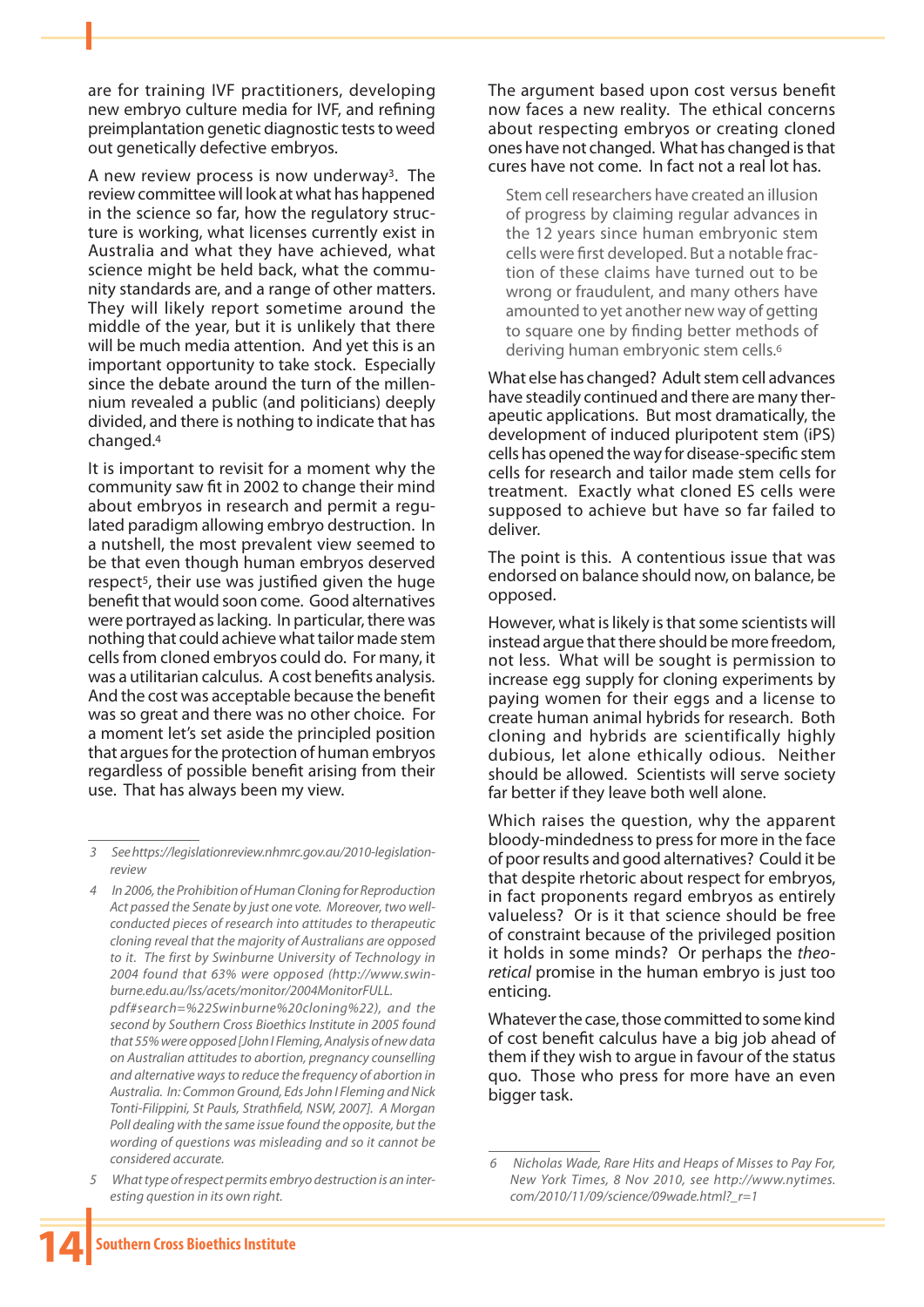#### **Report**

# **The Medically Supervised Injecting Centre – An Evidence Based Approach to Drug Policy?**

By Matthew Tieu

#### **Introduction**

In this report I begin by discussing the information presented in the major reports published on the efficacy and achievements of the Medically Supervised Injecting Centre (MSIC) in Kings Cross over the last decade of its operations. I summarise the main results of those reports and demonstrate that they do not provide any substantive evidence that the MSIC has achieved its objectives. Therefore, one can only conclude that the New South Wales government's recent legislation to enable the permanent operation of the MSIC is more likely to reflect an uncritical acceptance of a particular kind of harm reduction strategy rather than a critical evidence-based approach to drug policy. In the broader social context, the government is therefore faced with the difficulty of having to reconcile this particular harm reduction strategy with the greater goal of minimising or eradicating the social and economic burden of drug related crime and disease.

The initial debate responsible for the establishment of the MSIC occurred during the NSW Drug Summit in 1999, in which it was proposed that there be a trial of an injecting room carried out in a supervised environment. Legislation was subsequently passed in 2000 to establish the MSIC on a trial basis for 18 months initially1.

The objectives of the trial were:

- 1. Decrease drug overdose deaths
- 2. Provide a gateway to drug treatment and counselling
- 3. Reduce problems associated with public injecting and discarded needles and/or syringes
- 4. Reduce the spread of disease such as HIV, Hepatitis B and Hepatitis C

At the end of this initial trial period an independent evaluation of the MSIC's efficacy was published in a 2003 report2. Due to the inconclusive results of this report the NSW government subsequently endorsed and legislated for two further trial extension periods. The first of these saw the trial period extended to 2007<sup>3</sup> during which a number of "interim evaluation" reports on the efficacy of the MSIC were published<sup>45678</sup>. A second extension was subsequently granted until 20119 however a year prior to the proposed trial deadline an evaluation report on the efficacy of the MSIC was published by KPMG10, and subsequently on October 27th of 2010 the Parliament of New South Wales passed a Bill entitled "Drug Misuse and Trafficking Amendment (Medically Supervised Injecting Centre) Bill 2010". This new

- *3 Drug Summit Legislative Response Amendment (Trial Period Extension) Bill 2003*
- *4 Interim Evaluation Report No 1: Operation and Service Delivery (November 2002 to December 2004), May 2005. http://www.nchecr.unsw.edu.au/NCHECRweb.nsf/resources/ Interim\_eval\_Rep1/\$file/INT\_EVAL\_REP\_+1\_SYD\_+MSIC. pdf*
- *5 Interim Evaluation Report No 2: Evaluation of Community Attitudes towards the Sydney MSIC, March 2006. http://www. nchecr.unsw.edu.au/NCHECRweb.nsf/resources/Interim\_ eval\_Rep1/\$file/INT\_EVAL\_REP\_+1\_SYD\_+MSIC.pdf*
- 6 Interim Evaluation Report No 3: Evaluation of *Client Referral and Health Issues, March 2007. http://www.nchecr.unsw.edu.au/NCHECRweb.nsf/resources/ Interim\_eval\_rep\_2/\$file/IntEvalReport3SMSIC+.pdf*
- *7 Interim Evaluation Report No 4: Evaluation of service operation and overdose-related events, June 2007. http://www.nchecr.unsw.edu.au/NCHECRweb.nsf/resources/ Interim\_eval\_rep\_2/\$file/EvalRep4SMSIC.pdf*
- *8 Economic Evaluation of the Medically Supervised Injection Centre at Kings Cross (MSIC) August 2008 Final Report. http:// www.druginfo.nsw.gov.au/\_\_data/page/1189/MSIC\_Final\_ Report\_26-9-08.pdf*
- *9 Drug Summit Legislative Response Amendment (Trial Period Extension) Bill 2007*
- *10 Further evaluation of the Medically Supervised Injecting Centre during its extended Trial Period (2007-2011). Final report – KPMG. http://www.health.nsw.gov.au/resources/ mhdao/msic\_kpmg\_pdf.asp*

*<sup>1</sup> Drug Summit Legislative Response Act 1999*

*<sup>2</sup> Final Report of the Evaluation of the Sydney Medically Supervised Injecting Centre (2003). MSIC Evaluation Committee. http://www.druginfo.nsw.gov.au/\_\_data/ page/1229/NDARC\_final\_evaluation\_report4.pdf*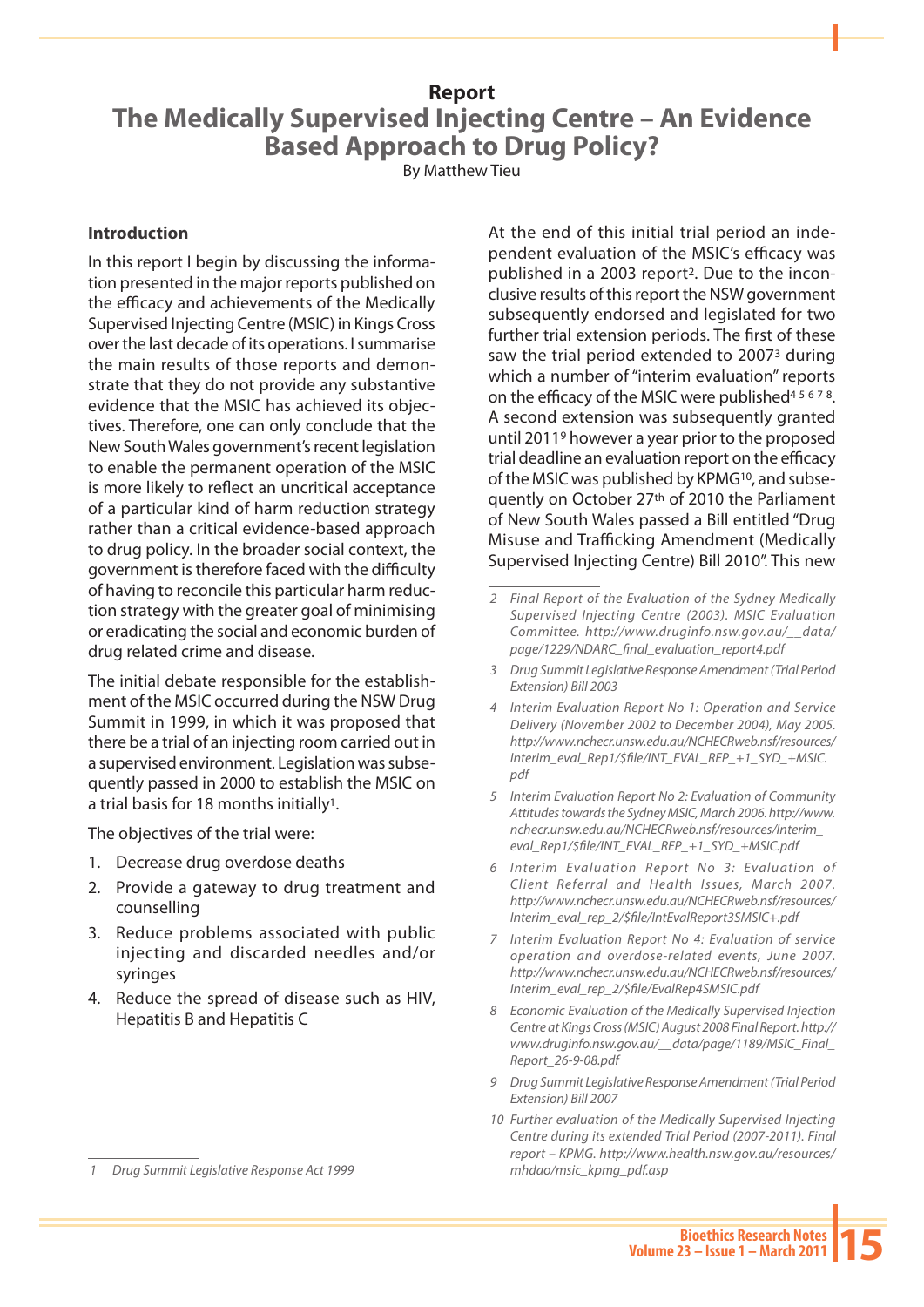legislation essentially allows the MSIC, which had previously operated as a trial that began on 1st May 2001, to operate on a permanent ongoing basis11.

### **1. Decreasing Drug Overdose Deaths?**

One of the claims made in the initial 2003 report was that opioid overdoses may have been fatal had they occurred elsewhere and not under the supervision of the MSIC. It was estimated that at least approximately 4 to 9 deaths per year were prevented due to the interventions of staff at the MSIC (pg. 59). However, in this report it was stated that with regard to opioid overdoses:

In the months preceding the opening of the MSIC, the number of opioid overdose ambulance attendances and deaths decreased dramatically in the Kings Cross vicinity and across NSW. These decreases were attributed to a substantial reduction in the supply of heroin in Australia that occurred at the same time (pg. 44).

#### And with regard to heroin overdose deaths:

There was no evidence that the operation of the MSIC affected the number of heroin overdose deaths in the Kings Cross vicinity (pg. 44)

#### Furthermore, with regard to ambulance and emergency attendances:

Subsequent to the opening of the MSIC, there were further reductions in the number of opioid overdose ambulance attendances in the Kings Cross vicinity and across NSW. These reductions were associated with ongoing decreased heroin availability. It was not possible to distinguish the role of the MSIC in reducing demand on ambulance services from the effect of the continued reduction in heroin availability (pg. 44).

In an interim report during the second phase of the trial12, it was again acknowledged that the heroin shortage was a confounding factor however, this was supposedly addressed by including an experimental control (a comparison with the rest of NSW) in the analyses of opioid-related deaths and ambulance attendances at suspected opioid overdoses. It was found that while there were no statistically significant differences in the rates of decrease in opioid related deaths between Kings Cross and the rest of NSW, there was a decrease in ambulance attendances at suspected opioid overdoses in the Kings Cross vicinity during the operating hours of the Sydney MSIC compared with the rest of NSW (Pg. 31). This claim is also supported by the most recent evaluation published in 2010 by KPMG13.

However, a confounding factor that has not been considered or mentioned in any of the reports is the increased policing with the aid of sniffer dogs in the Kings Cross area which began in May 200214. The role of this kind of law enforcement may have had a significant impact on ambulance callouts. This was highlighted in an independent evaluation published by Drug Free Australia (DFA). They claim that when introduced in Cabramatta, "sniffer dogs, along with associated policing measures, reduced ambulance callouts by 83%"15.

Interestingly the 2010 KPMG report does not draw any conclusions about the impact that the MSIC has had on preventing opioid related deaths. It states:

The absolute numbers of opioid-related deaths in the Kings Cross area are too low to draw out trends around deaths In addition the absence of opioid-related death data for the period prior to the commencement of the MSIC means it is not possible to comment on the impact the MSIC has had on opioidrelated deaths. (Pg. 185).

Clearly the reports from all three trial phases provide very little evidence to suggest that the MSIC is responsible for reducing overdose related deaths in Kings Cross and surrounding postcodes.

*<sup>11</sup> Drug Misuse and Trafficking Amendment (Medically Supervised Injecting Centre) Bill 2010*

*<sup>12</sup> Interim Evaluation Report No 4: Evaluation of service operation and overdose-related events, June 2007. http://www. nchecr.unsw.edu.au/NCHECRweb.nsf/resources/Interim\_ eval\_rep\_2/\$file/EvalRep4SMSIC.pdf*

*<sup>13</sup> Further evaluation of the Medically Supervised Injecting Centre during its extended Trial Period (2007-2011). Final report – KPMG. http://www.health.nsw.gov.au/resources/ mhdao/msic\_kpmg\_pdf.asp. Pg. 178-182.*

*<sup>14</sup> http://www.abc.net.au/news/newsitems/200205/s559063. htm*

*<sup>15</sup> http://www.drugfree.org.au/fileadmin/Media/Global/2010\_ Update\_Injecting\_Room.pdf*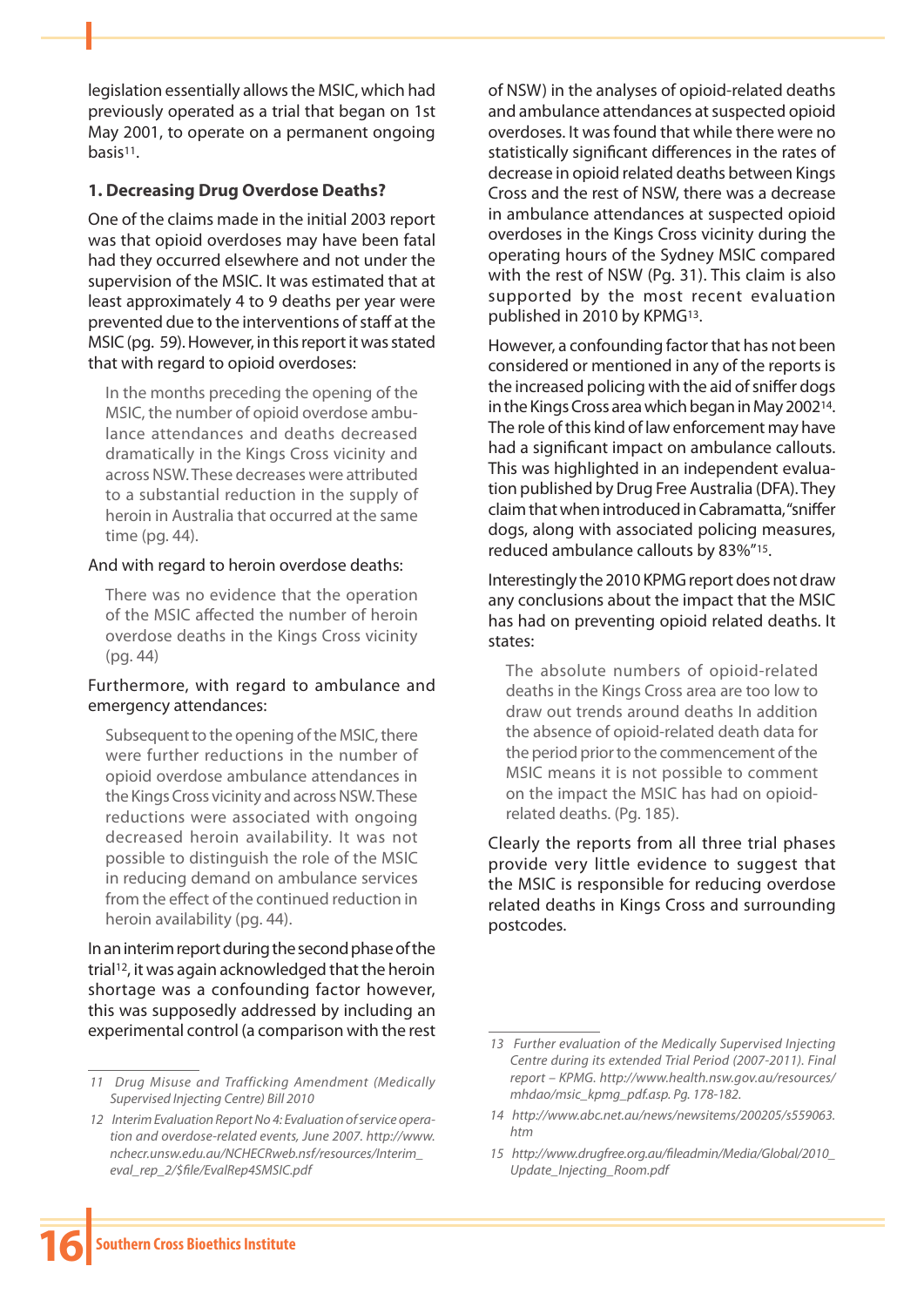### **2. Provide Gateway to Treatment?**

The 2003 report concludes that MSIC clients were more likely to report that they had started treatment for their drug use than non-MSIC drug users (pg. 98-103). At the end of the first trial phase a total of 1,385 referrals (751 verbal and 634 written) for further assistance had been made for 577 MSIC clients (15%). During this phase a study of the rate of referral uptake revealed that of the 634 written referrals, 129 referral cards were returned. This data suggests that the rate of referral uptake as a proportion of total registered clients of the MSIC (3,810) was relatively low. It is stated in the 2003 report that "one in 20 MSIC clients received a written drug treatment referral... and 1% of MSIC clients were confirmed attenders at the referred drug treatment agency" (pg. 99). Again, this is very low proportion of referrals made and confirmations of referral uptake.

However, this is likely to be an underestimate of the actual number of referrals/referral uptake due to limitations with the referral card methodology (e.g. clients misplacing their referral card, agencies not requiring them or not returning the referral cards to the MSIC). Furthermore, it is worth bearing in mind that the study only accounts for approximately half of referrals since the other half were verbal referrals.

Another result discussed in the 2003 report was that referrals appeared to be targeted more towards those who were frequent attendees of the MSIC (42% who visited on more than 10 occasions received a referral). This explains why clients who visited the MSIC with greater frequency were more likely to have confirmed referral uptake. Similarly, the 2010 KPMG report also demonstrates that those with a greater frequency of attendance (constituting 2-7% of the MSIC clients) were more likely to accept a referral.

64% of frequent attenders (>98 total visits) accepted a referral to drug treatment, whereas only 1% of infrequent attenders (1-2 total visits) accepted a referral to drug treatment. Similarly, 60% of frequent attenders (>98 total visits) accepted a non-drug treatment referral, compared to 1% of infrequent attenders (1-2 total visits). (Pg. 136).

First one should bear in mind that not all referrals are specifically for drug addiction treatment which, as shown in the 2003 report, constituted only 43% (601 total) of the referrals, with 32% (439 total) being health care referrals and 25% (345 total) social welfare referrals (pg. 98-99). Very similar percentages were observed for the period 2001-2004 as stated in the interim report, with the total number of referrals offered also similar at 16% (Pg. 25). The 2010 KPMG report presents cumulative data on these proportions from the commencement of the MSIC until 2010. Thus at 2010 there were a total of 8,508 referrals made, with 3,871 drug treatment referrals (45%), 2278 health care referrals (27%), and 2,359 social welfare referrals (28%).

Second, only 15% of clients received any kind of referral at all (as stated in the 2003 report) which is a relatively low number of referrals made at all. Similar figures were also observed in the interim report which states that 16% of MSIC clients received a referral (pg. 25). Furthermore, the total rates of referral decreased and remained fairly low from 2006 onwards as stated in the 2010 KPMG report. There were 860 referrals for the year 2006- 2007, 801 (2007-2008), 779 (2008-2009) and 648 (2009-2010) (pg. 124).

Therefore, on the basis of the relatively low and declining referral rates, the efficacy of the MSIC serving as a gateway to treatment is still relatively low. Perhaps this also demonstrates a lack of demand on the part of MSIC clients for referral services offered by the MSIC, particularly for drug addiction treatment. This is reinforced by the data in the 2010 KMPG report that only 1% of infrequent attendees (which constitutes over 90% of the total MSIC clients) accept referrals to drug treatment or non-drug treatment services. This demonstrates that referrals for the treatment of drug addiction are not a priority of the MSIC nor are they a priority of the majority of those who visit the MSIC.

#### **3. Public Amenity?**

In the first trial phase, telephone surveys targeted towards residents and Kings Cross business owners were conducted before and after the opening of the MSIC to gauge perceptions of different forms of public annoyance due to illicit drug use (e.g. negative image, crime and safety, discarded syringes, attracting drug users, harassment or begging and drug dealing). These results were initially published in the 2003 report, though a further telephone survey was conducted during the second phase of the trial in 2005, which was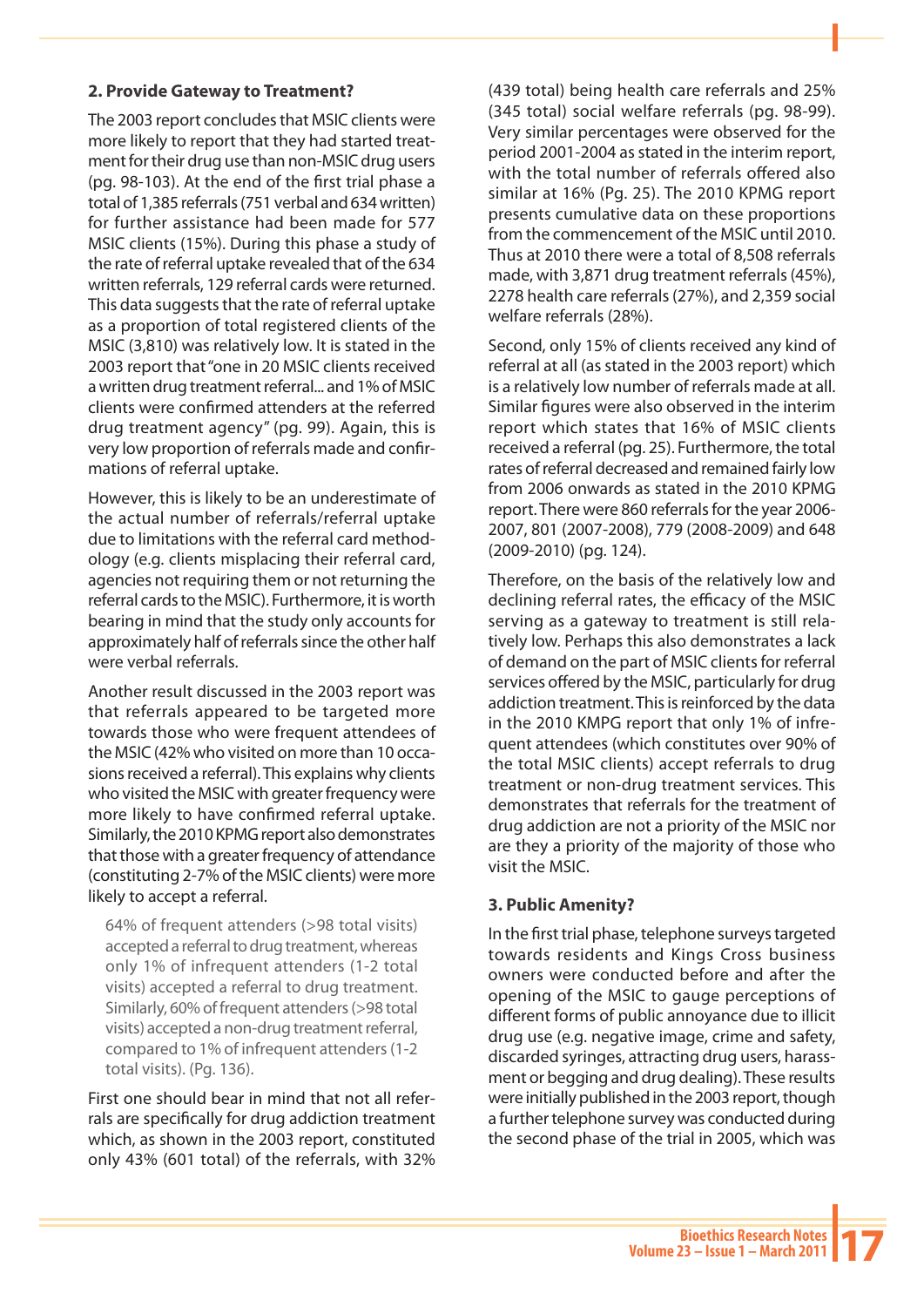then published in an interim report<sup>16</sup>. This survey was repeated in the third phase of the trial in 2010 and published in the 2010 KPMG report.

Both the 2003 and 2005 reports indicate that the main types of public annoyance most frequently reported by local residents were publicly discarded syringes, negative image to the area, crime and personal safety, tragedy of drug use, harassment or begging and public injecting (pg. 113 and pg. 14 respectively). The 2003 report states that whilst the residential respondents were consistent in what they regarded as major forms of public annoyance, there were some significant changes in the way business owners responded. Whilst negative image, crime and safety, and public injecting annoyances remained the same between 2000 and 2002, there were large increases in the citing of other public annoyances. For example, almost twice as many respondents reported crime and safety to be a public annoyance, three times as many cited the attracting of drug users to the area to be an annoyance, almost six times as many reported drug dealing to be an annoyance and almost twice as many cited the ineffectiveness of control as an annoyance (pg. 112-114).

Of the local residents surveyed in the first trial phase, 84% (in 2000) and 86% (in 2002) reported having seen syringes discarded in public places. Similar proportions of business respondents also reported having seen syringes discarded in public places, 90% (in 2000) and 87% (in 2002) (pg. 115). The 2005 report indicates that there was a slight decline in the reports of residential respondents (78%) and business respondents (82%) (pg. 12-13). There were further declines reported in the 2010 KPMG report with residential respondents (76%) and business respondents (80%) (pg. 174).

Higher levels of publicly discarded syringes are also an indication of public injecting therefore syringe counts conducted can also serve as a measure of public injecting. Independent syringe counts were performed by the Kirketon Road Centre (KCR) Clean-up Team, The National Centre in HIV Epidemiology and Clinical Research (NCHECR), and the South Sydney Council during 2000 to 2002. As discussed in the 2003 report, they all reported that there was a rapid short term increase in the number of publicly discarded

syringes after the MSIC opened. However, there was an overall decrease in the average number of syringes collected per month after the opening of the MSIC compared with the previous year, though there was subsequent trend of gradual increase (pg. 117-120). There were no significant changes in the number of syringes that were distributed in Kings Cross (pg. 121-123).

The data on syringe counts published in a 2007 interim report<sup>17</sup> indicate that the overall trend of lower numbers of publicly discarded syringes observed after the MSIC opened continued through to 2007, an overall reduction of 48% (pg. 33). The 2010 KPMG report states that when comparing the needle counts 2003 to 2004 and 2008 to 2009, there has been an overall reduction of 55% (pg. 168).

Whilst there was a significant decrease in publicly discarded syringes after the opening of the MSIC and marginal decreases in local residents and business owners who reported fewer sightings of episodes of public injection and discarded needles, a major caveat to this study was the fact that there was a heroin shortage (as mentioned previously) that began in the months prior to the opening of the MSIC. This is acknowledged in the 2003 report (as well as the interim reports).

Syringe counts in Kings Cross by the Needle Clean-Up Team, researchers and the Council, were generally lower after the MSIC opened than before, although increased levels were recorded at some sites, and there was a subsequent trend of gradual increase detected"... it was not possible to determine whether the decrease in discarded syringes was due to the prolonged reduction in the availability of heroin that commenced several months before the MSIC opened rather than any reduction in public injection due to the MSIC. (Pg. 124).

After the first trial phase of the MSIC, the conclusion regarding the effect that the MSIC had on public nuisance associated with discarded syringes and public injecting, as stated in the 2003 report, is as follows:

Even though the number of syringes discarded on the streets of Kings Cross subsequent to

*<sup>16</sup> Interim Evaluation Report No 2: Evaluation of Community Attitudes towards the Sydney MSIC, March 2006. http://www. nchecr.unsw.edu.au/NCHECRweb.nsf/resources/Interim\_ eval\_Rep1/\$file/INT\_EVAL\_REP\_+1\_SYD\_+MSIC.pdf*

*<sup>17</sup> Interim Evaluation Report No 4: Evaluation of service operation and overdose-related events, June 2007. http://www. nchecr.unsw.edu.au/NCHECRweb.nsf/resources/Interim\_ eval\_rep\_2/\$file/EvalRep4SMSIC.pdf*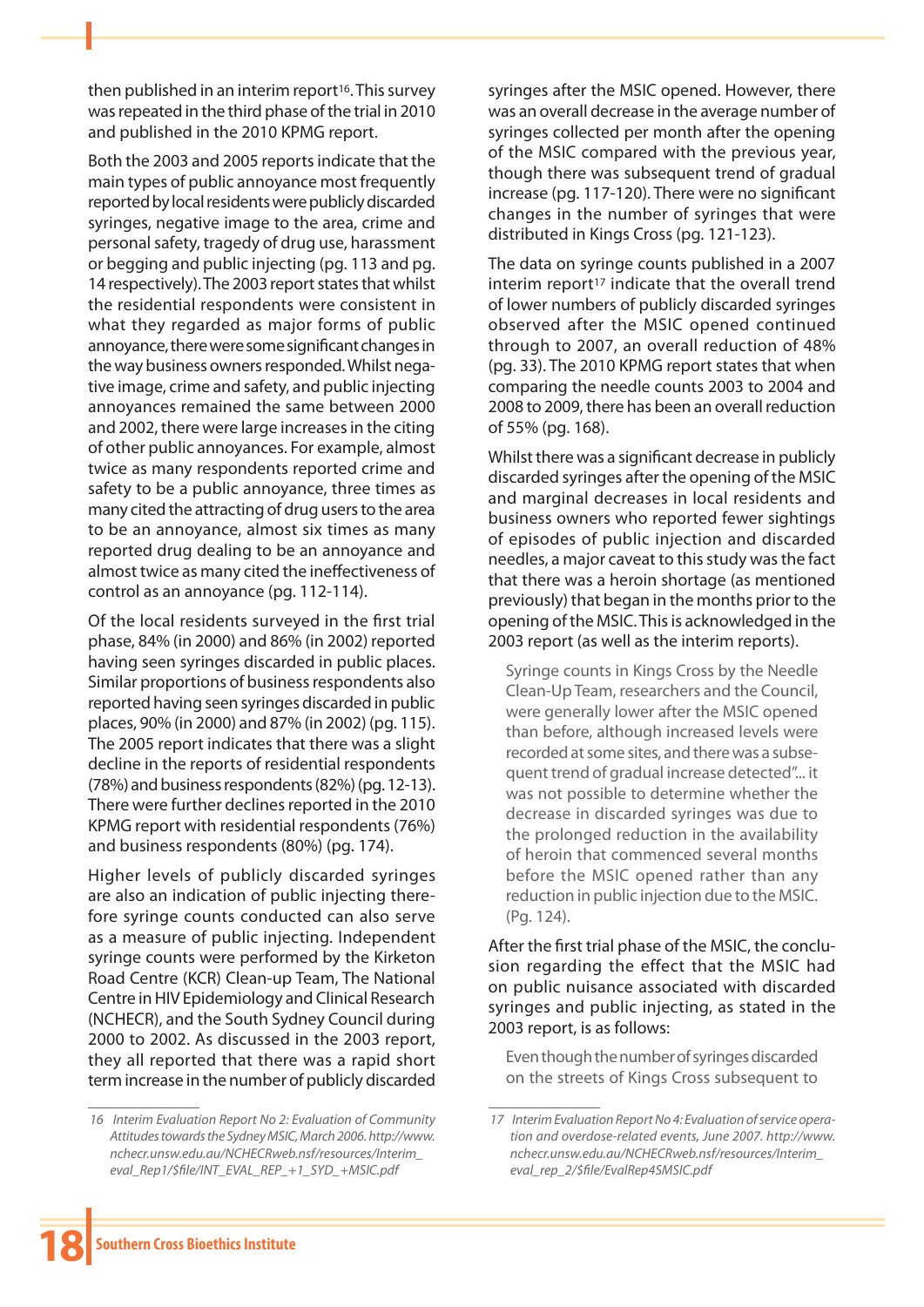the establishment of the MSIC decreased marginally, it is difficult to discount the contribution of the reduced availability of heroin. It was also not possible to determine whether fewer syringes on the street reflected a reduction in episodes of injection in public places. Certainly local residents reported sighting significantly less episodes of public injection as well as less syringes discarded in public places. (Pg. 125).

As far as the role which the MSIC may have played in helping reduce the numbers of publicly discarded syringes, the KPMG report is reluctant to draw any conclusions.

It is important to bear in mind that the data provided below are entirely from the period following the opening of the MSIC. In the absence of needle collection data for the period prior to the opening of the MSIC, it is not possible in this analysis to comment directly on the impact of the MSIC on needle collection following its opening. (Pg. 168).

Another confounding factor to bear in mind is the tougher police enforcement (with the aid of sniffer dogs) in Kings Cross that began in May 2002 (12 months after the injecting room opened), which may have pushed drug users and dealers further away18. Furthermore, nursing staff of the MSIC were also interviewed to gauge their opinions on the report and one in particular stated that any reduction in the level of publicly discarded syringes or public injection "could also be due to the police sniffer dog campaigns which has pushed people to darker corners further away" (pg. 30).

#### **4. Reduce The Spread of Disease?**

The number of newly diagnosed incidences of HIV (Human Immuno-Deficiency Virus), HBV (Hepatitis B Virus) and HCV (Hepatitis C Virus) infections in the vicinity of the MSIC (Kings Cross, Darlinghurst and Surry Hills) was investigated and compared with the number of cases reported from the rest of Sydney and NSW. The results are presented and discussed in the 2003 and 2010 KPMG report. (The interim reports do not provide any specific data or discussion on this objective).

The 2003 report indicated that there was a steady trend of increased notification of HIV infections from the Kings Cross postcode, increasing 15% per year from 1998-2002 (pg. 69). However, it is stated that the most common mode of transmission of HIV is due to homosexual activity amongst men rather than injecting drug use (pg. 79). The 2010 KPMG report indicates that after 2002 there was a modest downward trend in notifications of HIV infections for the Kings Cross postcode, compared with a slight upward trend for the rest of NSW (pg. 36).

Notifications of HBV infections remained stable from 1998-2002 in the surveyed areas whilst there was an increase in the rest of Sydney (pg. 71-72). The 2010 KPMG report does not present any specific data on HBV infections.

The 2003 report indicates that notifications of newly diagnosed HCV infection remained stable in the Kings Cross postcode, but increased in the surrounding Darlinghurst/Surry Hills postcodes and the rest of Sydney. Interestingly, the 2003 report states that there was a trend of increased HCV prevalence among injectors surveyed in Kings Cross as well as those who reported use of the MSIC. However, the report speculates that:

It is likely that the high prevalence of HCV among this group reflects the client base and target population of the MSIC, that is older people who have been injecting for longer periods of time and those with high levels of dependence and injecting risk behaviours. (Pg. 80).

The 2010 KPMG also reports a higher prevalence of HCV among new MSIC clients. However it is suggested that this could also be due to the greater potential for transmission of the Hepatitis C virus, that it is able to remain viable outside the body for a longer period than HIV or Hepatitis B (pg. 81). Whilst the 2003 report concedes that there was an increased prevalence of HCV (as discussed above), it concludes that there is no discernable increase in HIV or HBV infections among injecting drug users (pg. 80).

The 2010 KPMG report presents data over a longer period of time and claims that from 1999- 2009 there was an overall downward trend in the notifications of HCV in both the Kings Cross postcode and throughout NSW. However, the downward trend in the Kings Cross postcode only represents a 21% decrease as opposed to

*<sup>18</sup> http://www.abc.net.au/news/newsitems/200205/s559063. htm*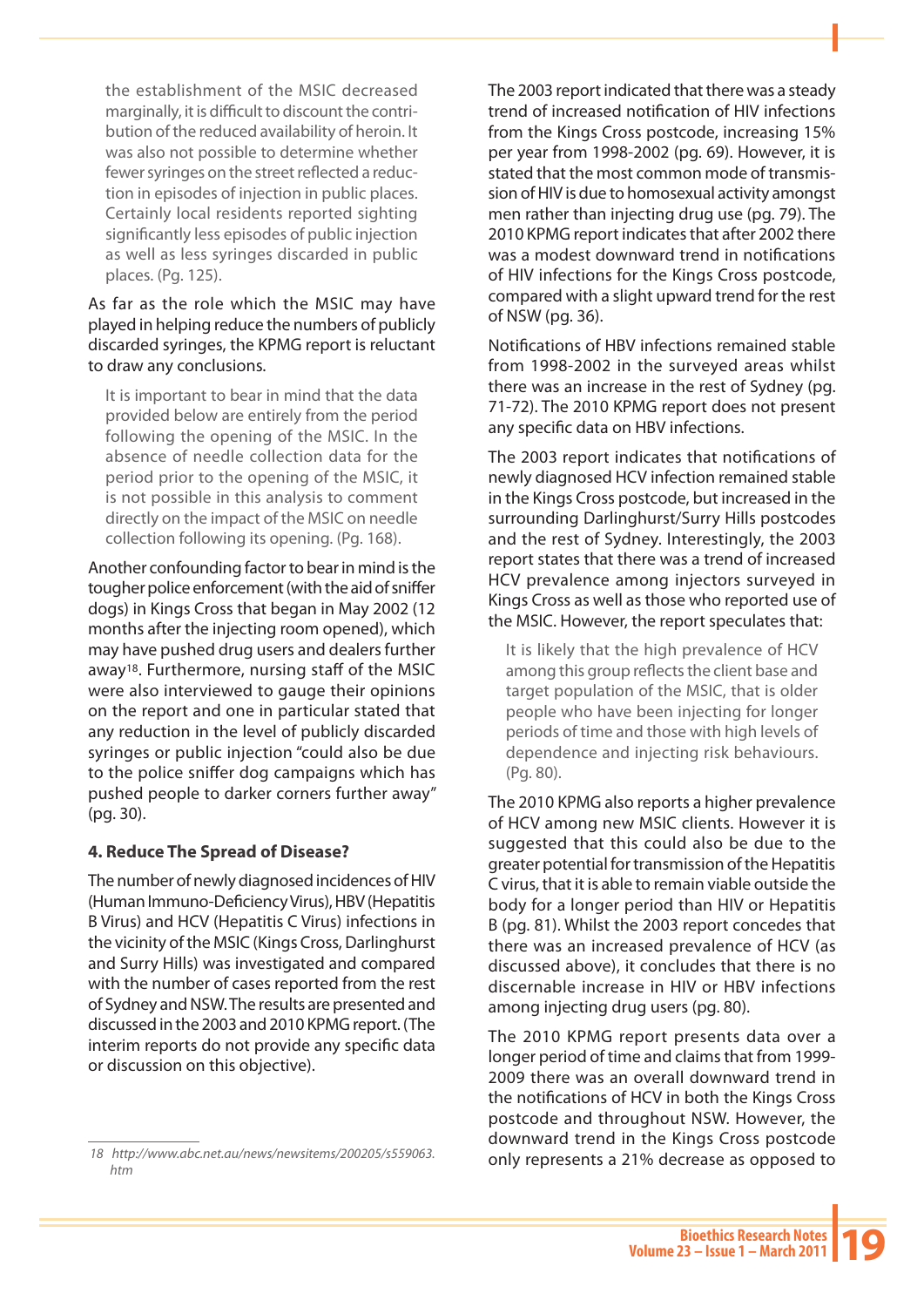the 41% decrease measured for the rest of NSW (pg. 36-37). However, the 2010 KPMG report is reluctant to draw any conclusions with regard to this objective stating that:

The rates of Hepatitis C, HIV and Hepatitis B infection recorded for MSIC clients is consistent with the rates found in previous studies. However, it is difficult to assess the impact that the MSIC has had, if any, on the rates of infection of these viruses. (Pg. 81)

The MSIC's provision of injecting and vein care advice aims to reduce the risk of transmitting blood borne diseases that arise due to poor injecting technique and syringe sharing. Reports from all three trial phases indicate that MSIC clients generally practice safer injecting behaviour and are less likely to inject in public places which places them at greater risk of contracting diseases. Combined with the small proportion of drug treatment and health care referrals that clients receive, this data suggests that the MSIC is providing a contribution towards decreasing the spread of blood borne diseases transmitted through promoting and educating drug users on safer injecting practices. However, given that the reports provide no evidence of any significant decreases in the incidence of HIV, HBV and HCV in the Kings Cross postcode, there is no evidential basis upon which to claim that this objective has been achieved.

## **Summary**

The reports from all three phases of the trial concluded that the operation of the MSIC in the Kings cross area was feasible and that the MSIC should continue its operations. However, it is clear that this is not justified because of the lack of any evidential basis upon which the MSIC can claim to have achieved any of its four main objectives to any substantive degree.

The results of the reports clearly acknowledge that firstly, the reduction in opioid overdoses could not be attributed to the operations of the MSIC due to the co-occurrence of a nation-wide shortage of heroin supply. Despite this acknowledgment, the 2003 report makes the speculative claim that "the MSIC probably did reduce opioid overdoses amongst those who used the facility", estimating that 4 deaths per annum were averted (pg.203). Yet the KPMG report is reluctant to draw any conclusions about the role the MSIC may have played stating that "the absence of opioid-related

death data for the period prior to the commencement of the MSIC means it is not possible to comment on the impact the MSIC has had on opioid-related deaths" (pg. 185).

Secondly, whilst the report does conclude that the MSIC provides a "gateway" to drug treatment for a small proportion of MSIC clients, this is a very modest outcome. The 2003 report itself states that the rates of referral from the MSIC "fall within the lower bounds of the range reported for IDU (injecting drug users) seeking drug treatment referrals in needle and syringe programs and community health settings" (pg. 203-204). It is likely that the majority of the clients of the MSIC are not interested in seeking any kind of drug addiction treatment referrals at all.

Thirdly, due to the heroin shortage, the observed reductions in discarded needles and syringes and public injecting cannot be solely attributed to the operations of the MSIC, despite the claims made in the reports that the MSIC played a role in improving public amenity. The 2010 KPMG report could only speculate that "it is reasonable to assume that at least a proportion of the 604,022 injections conducted at MSIC in the last 10 years would otherwise have occurred in public places" (pg. 31). Increased police law enforcement within Kings Cross is likely to have pushed drug users away and thus may have contributed to decrease in discarded needles and syringes as well as preventing an escalation in drug related crime. One cannot therefore discount the potential of the MSIC to attract drug related crime.

Fourthly, the 2003 report concludes that there was no evidence of an increase or decrease in notifications of HIV, HCV or HBV in the Kings Cross area attributable to the MSIC. However, there was an increase in HCV prevalence among injectors Kings Cross as well as those who reported use of the MSIC. The 2010 KPMG report suggests that the MSIC may not have had any impact on the prevalence of those diseases at all.

## **Conclusion**

Whilst the results of the studies presented at the end of the first trial phase(in the 2003 report) clearly demonstrate that there was no evidence that the MSIC had achieved its objectives, one could have been warranted in claiming that further studies were required. This was indeed the basis upon which the NSW government decided in 2003 to legislate for an extension of the trial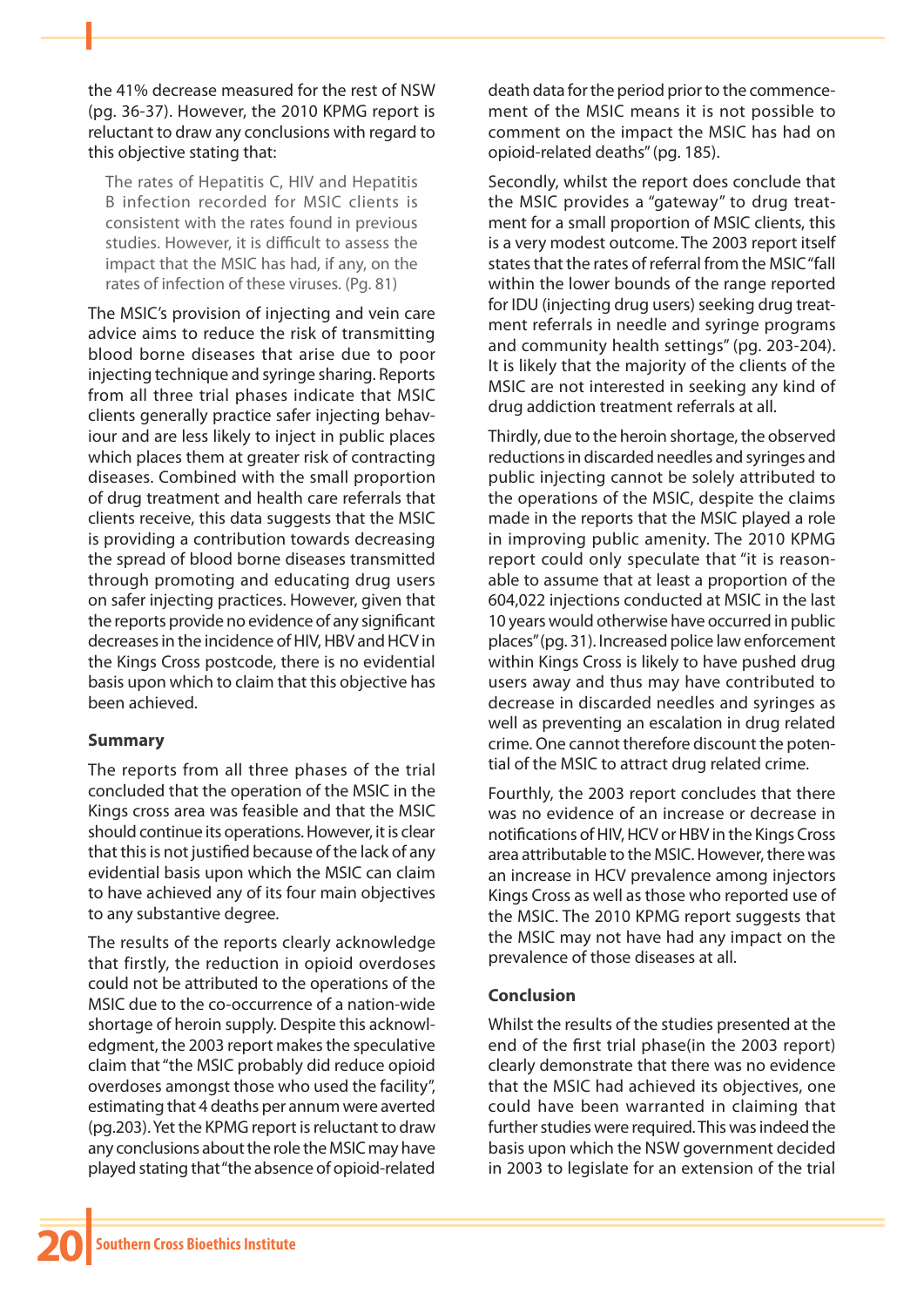period until 31st of October 2007, thus constituting a second trial phase<sup>19</sup>. In a speech made my Ms. Reba Meagher (Cabramatta—Minister for Health) on the 5th of September 2003, she discusses the impetus for the Bill which would grant an extension on the trial period of the MSIC<sup>20</sup> (emphasis added).

All aspects of the current licence, the terms and conditions for operating the centre and the trial remain unchanged for the additional period. However, in line with this Government's evidence-based approach to drug policy, the trial over the next four years will continue to be carefully monitored...The extension will also provide an opportunity for information and data to be collected over a longer period and to take account of any changes in the drug market, such as any changes in the supply of heroin.

At the end of this second trial phase there was still very little evidence presented in the interim reports to establish whether the MSIC had achieved its objectives. The status of the efficacy of the MSIC in 2007 was essentially no different to 2003. In a subsequent speech to parliament*<sup>21</sup>* made my Ms. Reba Meagher on June 7th 2007 she states:

A further trial period will also enable a longer term evidence base to be established as to the effectiveness of the centre. This is of particular importance, given the long-term drug use of its client group and will inform any future decisions on permanency of the centre.

This would be the third and final trial period of the MSIC, though as it turns out the trial phase would be attenuated a year before its conclusion by the introduction of new legislation to allow the MSIC to operate on a permanent ongoing basis.

#### When introducing the Bill to parliament<sup>22</sup>, Ms. Carmel Tebbutt (Marrickville—Deputy Premier and Minister for Health) stated that:

The Government has made the decision to continue the Medically Supervised Injecting Centre as an ongoing program following strong evidence from numerous independent evaluations that the centre is achieving those objectives.

As discussed in this report, it is clear that there is no evidential basis upon which the MSIC can claim to have achieved its four objectives. Therefore this decision does not reflect an evidence-based approach to drug policy but rather it is likely to have come from an agenda aimed at promoting and implementing a harm reduction strategy regardless of the results of the trials.

The official policy concept underpinning national and state public health strategies is "Harm Minimisation" (as discussed in the National Drug Strategy 2004–2009 and the 2010-2015 draft)23 24. The core aims are to reduce supply and demand for drugs as well as reduce the levels of harm associated with drug use. These "harm reduction" strategies constitute one element of the harm minimisation concept. They are designed to prevent or limit specific harms arising from the use of drugs. The aim of a harm reduction strategy is to avoid exacerbating harm caused by misuse of drugs without necessarily condoning or endorsing drug use. However, a significant conflict emerges from this equivocation. Many advocates of the harm minimisation concept tend to accept that people choose to use drugs, and therefore they are not interested in whether drug users have made a prudent choice. Their focus is solely on reducing harm due to the risks associated with drug use. Therefore, it follows that the only recourse that they believe is available to drug users is to ensure that harms are not made worse

*<sup>19</sup> Drug Summit Legislative Response Amendment (Trial Period Extension) Bill 2003*

*<sup>20</sup> Extract from NSW Legislative Assembly Hansard and Papers - NSW Hansard Articles : LA : 05/09/2003 : #6 http://www. parliament.nsw.gov.au/prod/parlment/nswbills.nsf/7bd7d a67ee5a02c5ca256e67000c8755/3158d0c4666ff079ca256 d9500366221/\$FILE/A4703.pdf*

*<sup>21</sup> Extract from NSW Legislative Assembly Hansard and Papers Thursday 7 June 2007. http://www.parliament.nsw.gov.au/ prod/parlment/nswbills.nsf/0/3b87d96596ec7beaca2572f3 002d5e0c/\$FILE/LA%201707.pdf*

*<sup>22</sup> Extract from NSW Legislative Assembly Hansard and Papers Wednesday 22 September 2010. http://www.parliament.nsw. gov.au/prod/parlment/nswbills.nsf/0/51e975631477f96fca 2577a6001a6823/\$FILE/LA%208110.pdf*

*<sup>23</sup> The National Drug Strategy: Australia's integrated framework 2004–2009. http://www.nationaldrugstrategy. gov.au/internet/drugstrategy/Publishing.nsf/content/ framework0409*

*<sup>24</sup> The National Drug Strategy 2010–2015: A framework for action on alcohol, tobacco, illegal and other drugs. Consultation Draft December 2010. http://www.nationaldrugstrategy.gov.au/internet/drugstrategy/publishing. nsf/Content/consult-draft*